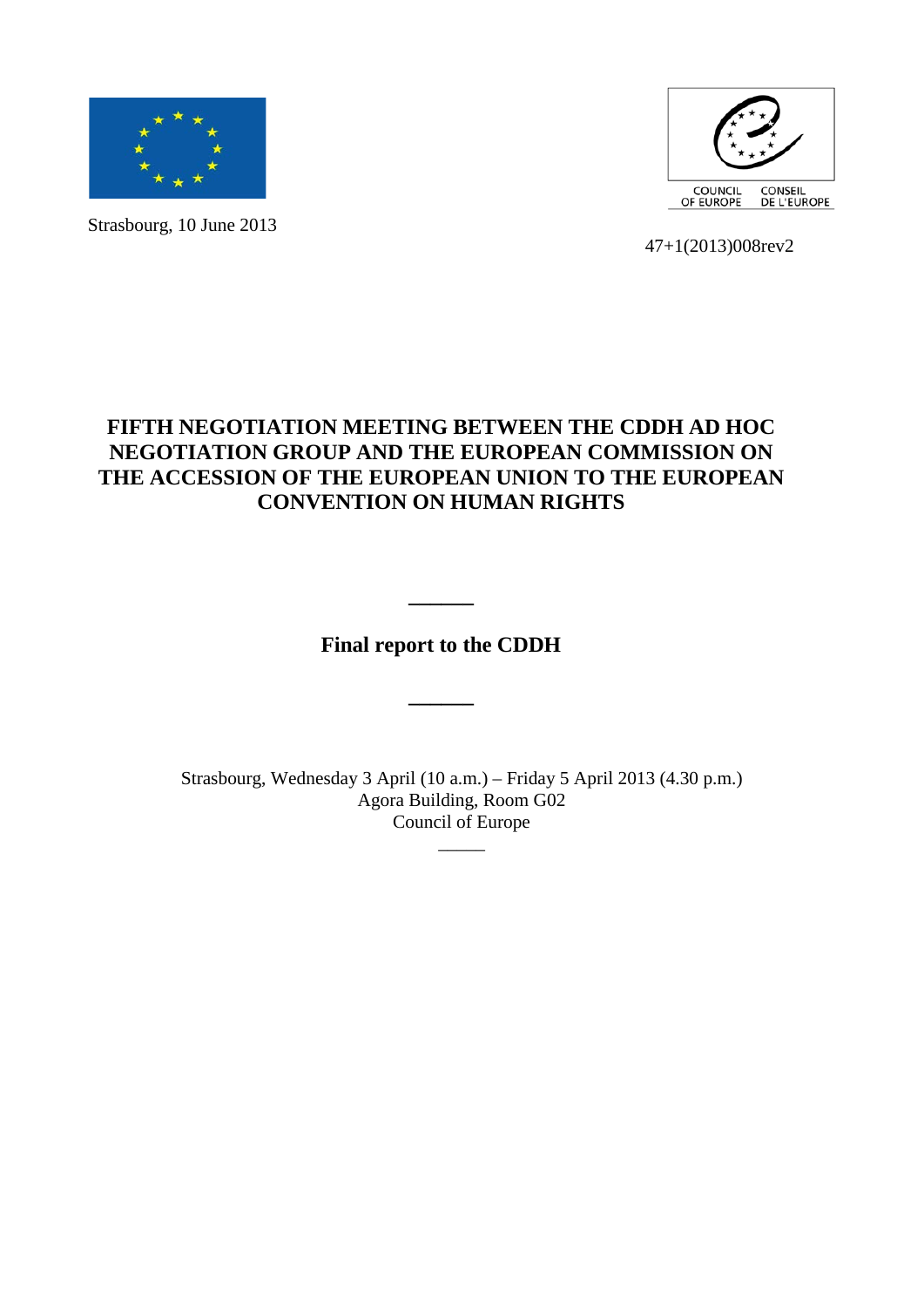- 1. At their 1085th meeting (26 May 2010), the Deputies adopted ad hoc terms of reference for the Steering Committee for Human Rights (CDDH) to elaborate, no later than 30 June  $2011$ , in co-operation with the representative(s) of the European Union (EU) to be appointed by the latter, a legal instrument, or instruments, setting out the modalities of accession of the European Union to the European Convention on Human Rights (ETS No. 5, hereinafter referred to as "the Convention"), including its participation in the Convention system, and, in this context, to examine any related issue.[1](#page-1-0)
- 2. In accordance with these ad hoc terms of reference, the CDDH decided at its 70th meeting (15-18 June 2010) to entrust this task to an informal group of 14 members (seven from member States of the EU and seven from States which are not members of the EU), chosen on the basis of their expertise (CDDH-UE).
- 3. The CDDH-UE held in total eight working meetings with the European Commission between July 2010 and June 2011. The CDDH submitted a report to the Committee of Ministers on the work carried out by the CDDH-UE, with draft legal instruments appended, on 14 October 2011.
- 4. On 13 June 2012, the Committee of Ministers gave a new mandate to the CDDH to pursue negotiations with the EU, in an ad hoc group  $("47+1")$ , with a view to finalising the legal instruments setting out the modalities of accession of the EU to the Convention.<sup>[2](#page-1-1)</sup>
- 5. At its 75th meeting, the CDDH agreed on a number of practical arrangements required for the functioning of the group, including the appointment of Ms Tonje Meinich (Norway) as Chairperson of the ad hoc group. The representative of the European Commission, as the negotiator for the European Union, indicated his assent to these decisions.
- 6. In the context of the meetings of the CDDH-UE and of the " $47+1$ " group three exchanges of views were held with representatives of civil society, who regularly submitted comments on the working documents.
- 7. The "47+1" group held five negotiation meetings with the European Commission. At the 5th negotiation meeting, the participants agreed on the draft revised instruments at the negotiators' level, as they appear in the appendices to the present report.
- 8. Many participants underlined the fact that the completion of internal procedures would be required before the final adoption of the instruments. In particular, the representative of the EU indicated that the signature of the Accession Agreement by the EU was subject to a series of internal political and procedural steps which would be required before the final adoption of the instruments. The representative of the EU indicated in particular that, firstly, an opinion of the Court of Justice of the European Union would be sought on the compatibility of the draft agreement with EU treaties, and that, secondly, the Council of the European Union would have to adopt unanimously the decision authorising the signature of the Accession Agreement. That Council Decision is, in turn, conditional on a political agreement on the EU internal rules.

<u>.</u>

<span id="page-1-0"></span><sup>1.</sup> CM/Del/Dec(2010)1085, 28 May 2010.

<span id="page-1-1"></span><sup>2.</sup> CM/Del/Dec(2012)1145/4.5, 13 June 2012.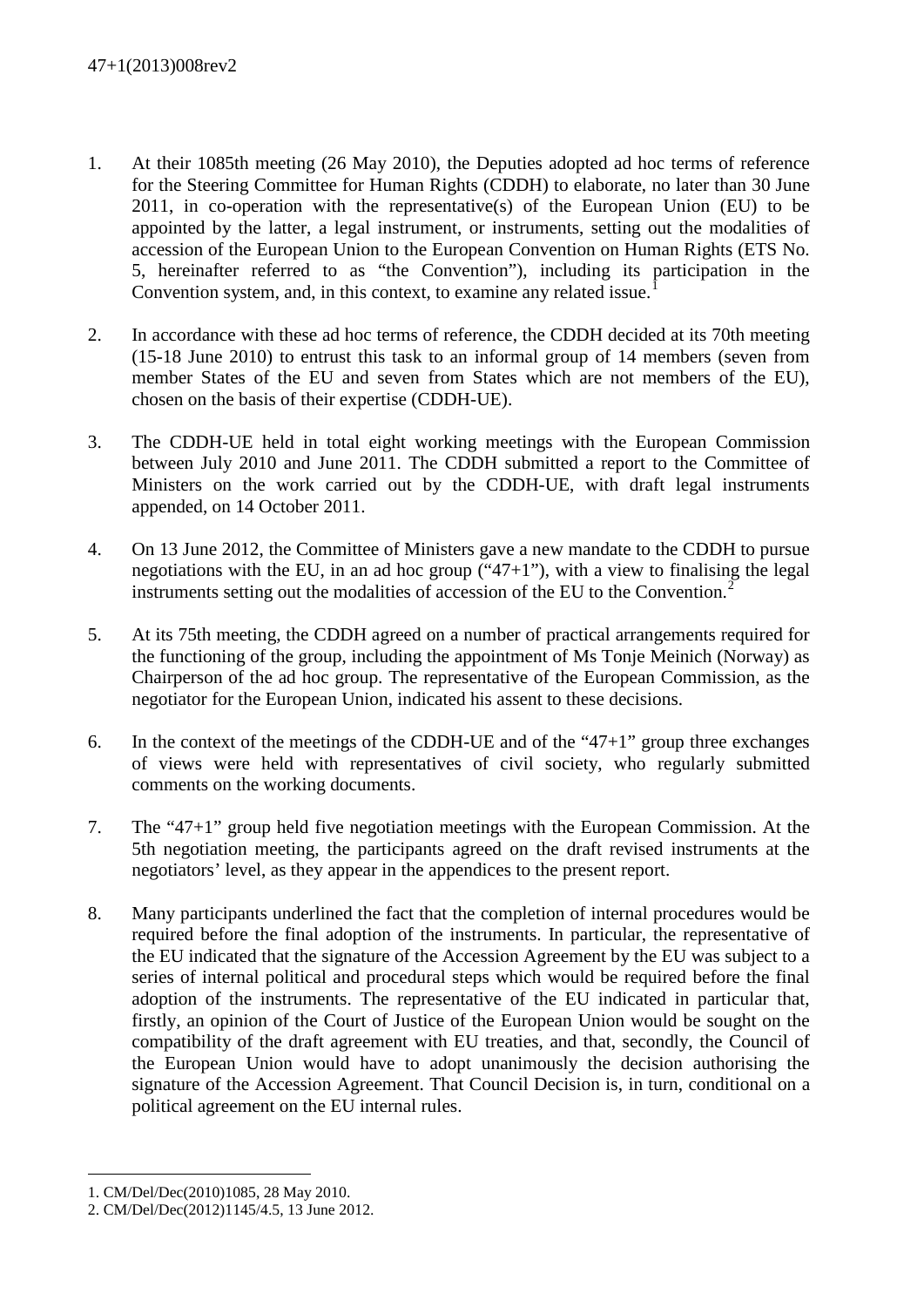9. The draft revised instruments on the accession of the EU to the European Convention on Human Rights consist of a draft agreement on the accession of the European Union to the Convention for the Protection of Human Rights and Fundamental Freedoms, a draft declaration by the EU, a draft rule to be added to the Rules of the Committee of Ministers for the supervision of the execution of judgments and of the terms of friendly settlements in cases to which the EU is a party, a draft model of a memorandum of understanding and a draft explanatory report to the Accession Agreement. They all form a package and are equally necessary for the accession of the EU to the Convention. The participants agreed to recommend to the Committee of Ministers that, when taking note of the "package" of instruments, it also stress the importance of all the instruments elaborated, including the explanatory report, which all form part of the context underlying the accession of the EU to the Convention.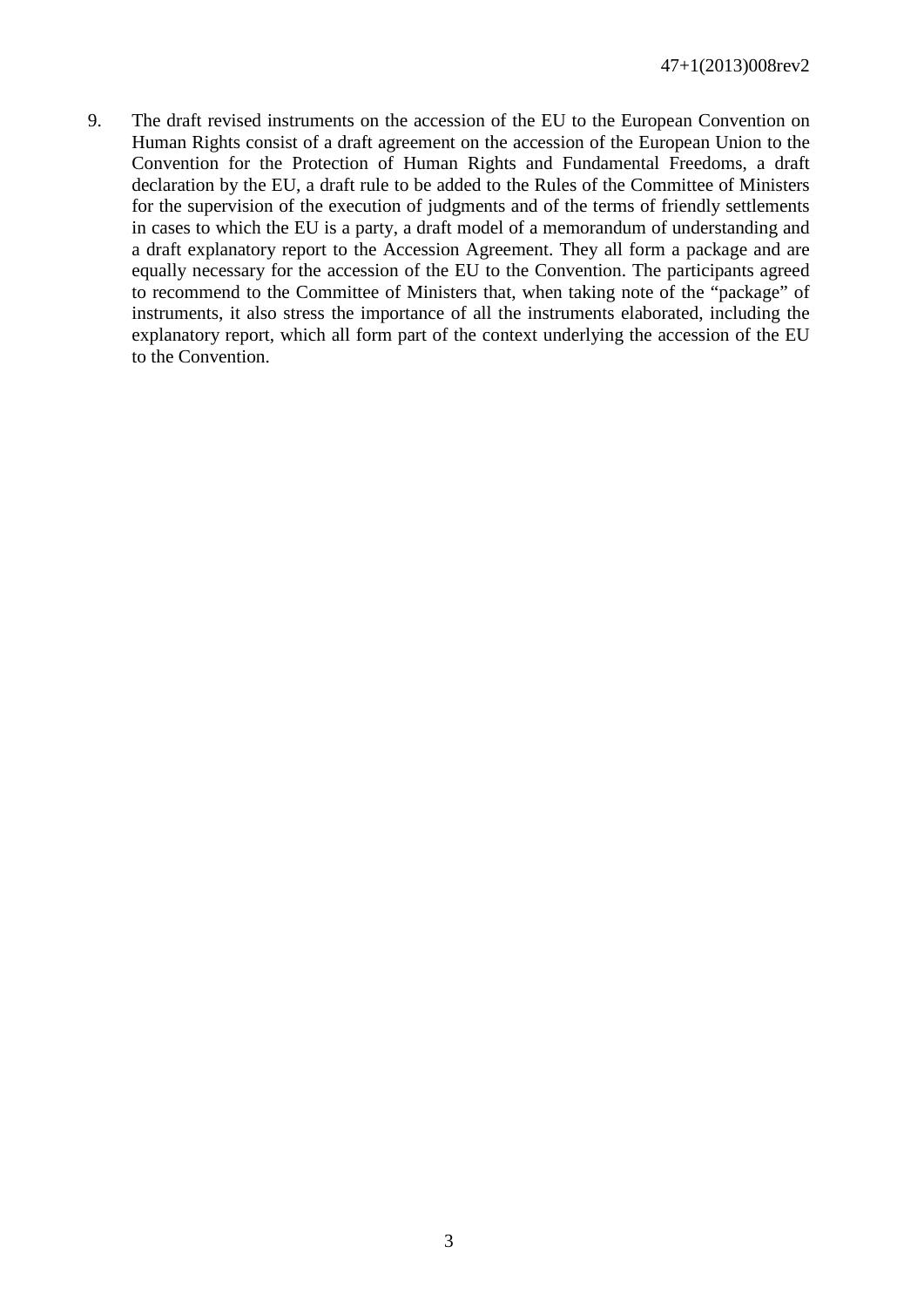# **Appendix I**

#### **Draft revised agreement on the accession of the European Union to the Convention for the Protection of Human Rights and Fundamental Freedoms**

#### *Preamble*

The High Contracting Parties to the Convention for the Protection of Human Rights and Fundamental Freedoms (ETS No. 5), signed at Rome on 4 November 1950 (hereinafter referred to as "the Convention"), being member States of the Council of Europe, and the European Union,

Having regard to Article 59, paragraph 2, of the Convention;

Considering that the European Union is founded on the respect for human rights and fundamental freedoms;

Considering that the accession of the European Union to the Convention will enhance coherence in human rights protection in Europe;

Considering, in particular, that any person, non-governmental organisation or group of individuals should have the right to submit the acts, measures or omissions of the European Union to the external control of the European Court of Human Rights (hereinafter referred to as "the Court":

Considering that, having regard to the specific legal order of the European Union, which is not a State, its accession requires certain adjustments to the Convention system to be made by common agreement,

Have agreed as follows:

#### **Article 1 – Scope of the accession and amendments to Article 59 of the Convention**

1. The European Union hereby accedes to the Convention, to the Protocol to the Convention and to Protocol No. 6 to the Convention.

2. Article 59, paragraph 2, of the Convention shall be amended to read as follows:

"2.*a*. The European Union may accede to this Convention and the protocols thereto. Accession of the European Union to the protocols shall be governed, *mutatis mutandis*, by Article 6 of the Protocol, Article 7 of Protocol No. 4, Articles 7 to 9 of Protocol No. 6, Articles 8 to 10 of Protocol No. 7, Articles 4 to 6 of Protocol No. 12 and Articles 6 to 8 of Protocol No. 13.

*b*. The Agreement on the Accession of the European Union to the Convention for the Protection of Human Rights and Fundamental Freedoms constitutes an integral part of this Convention<sup>"</sup>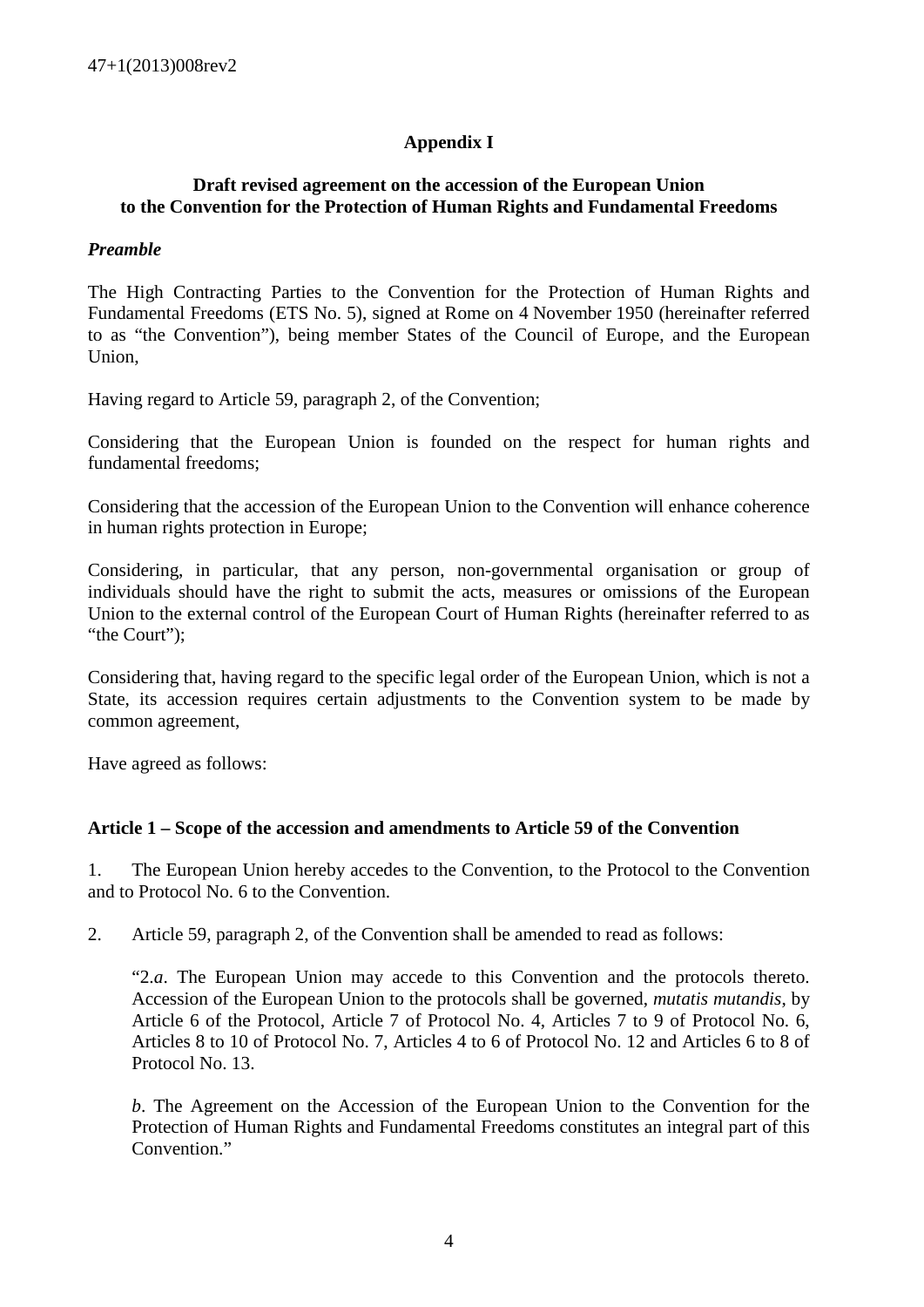3. Accession to the Convention and the protocols thereto shall impose on the European Union obligations with regard only to acts, measures or omissions of its institutions, bodies, offices or agencies, or of persons acting on their behalf. Nothing in the Convention or the protocols thereto shall require the European Union to perform an act or adopt a measure for which it has no competence under European Union law.

4. For the purposes of the Convention, of the protocols thereto and of this Agreement, an act, measure or omission of organs of a member State of the European Union or of persons acting on its behalf shall be attributed to that State, even if such act, measure or omission occurs when the State implements the law of the European Union, including decisions taken under the Treaty on European Union and under the Treaty on the Functioning of the European Union. This shall not preclude the European Union from being responsible as a co-respondent for a violation resulting from such an act, measure or omission, in accordance with Article 36, paragraph 4, of the Convention and Article 3 of this Agreement.

- 5. Where any of the terms:
	- **-** "State", "States", or "States Parties" appear in Article 10 (paragraph 1) and 17 of the Convention, as well as in Articles 1 and 2 of the Protocol, in Article 6 of Protocol No. 6, in Articles 3, 4 (paragraphs 1 and 2), 5 and 7 of Protocol No. 7, in Article 3 of Protocol No. 12 and in Article 5 of Protocol No. 13, they shall be understood as referring also to the European Union as a non-state Party to the Convention;
	- "national law", "administration of the State", "national laws", "national authority". or "domestic" appear in Articles 7 (paragraph 1), 11 (paragraph 2), 12, 13 and 35 (paragraph 1) of the Convention, they shall be understood as relating also, *mutatis mutandis*, to the internal legal order of the European Union as a non-state Party to the Convention and to its institutions, bodies, offices or agencies;
	- **-** "national security", "economic well-being of the country", "territorial integrity", or "life of the nation" appear in Articles 6 (paragraph 1), 8 (paragraph 2), 10 (paragraph 2), 11 (paragraph 2), and 15 (paragraph 1) of the Convention, as well as in Article 2 (paragraph 3) of Protocol No. 4 and in Article 1 (paragraph 2) of Protocol No. 7, they shall be considered, in proceedings brought against the European Union or to which the European Union is a co-respondent, with regard to situations relating to the member States of the European Union, as the case may be, individually or collectively.

6. Insofar as the expression "everyone within their jurisdiction" appearing in Article 1 of the Convention refers to persons within the territory of a High Contracting Party, it shall be understood, with regard to the European Union, as referring to persons within the territories of the member States of the European Union to which the Treaty on European Union and the Treaty on the Functioning of the European Union apply. Insofar as this expression refers to persons outside the territory of a High Contracting Party, it shall be understood, with regard to the European Union, as referring to persons who, if the alleged violation in question had been attributable to a High Contracting Party which is a State, would have been within the jurisdiction of that High Contracting Party.

7. With regard to the European Union, the term "country" appearing in Article 5 (paragraph 1) of the Convention and in Article 2 (paragraph 2) of Protocol No. 4 and the term "territory of a State" appearing in Article 2 (paragraph 1) of Protocol No. 4 and in Article 1 (paragraph 1) of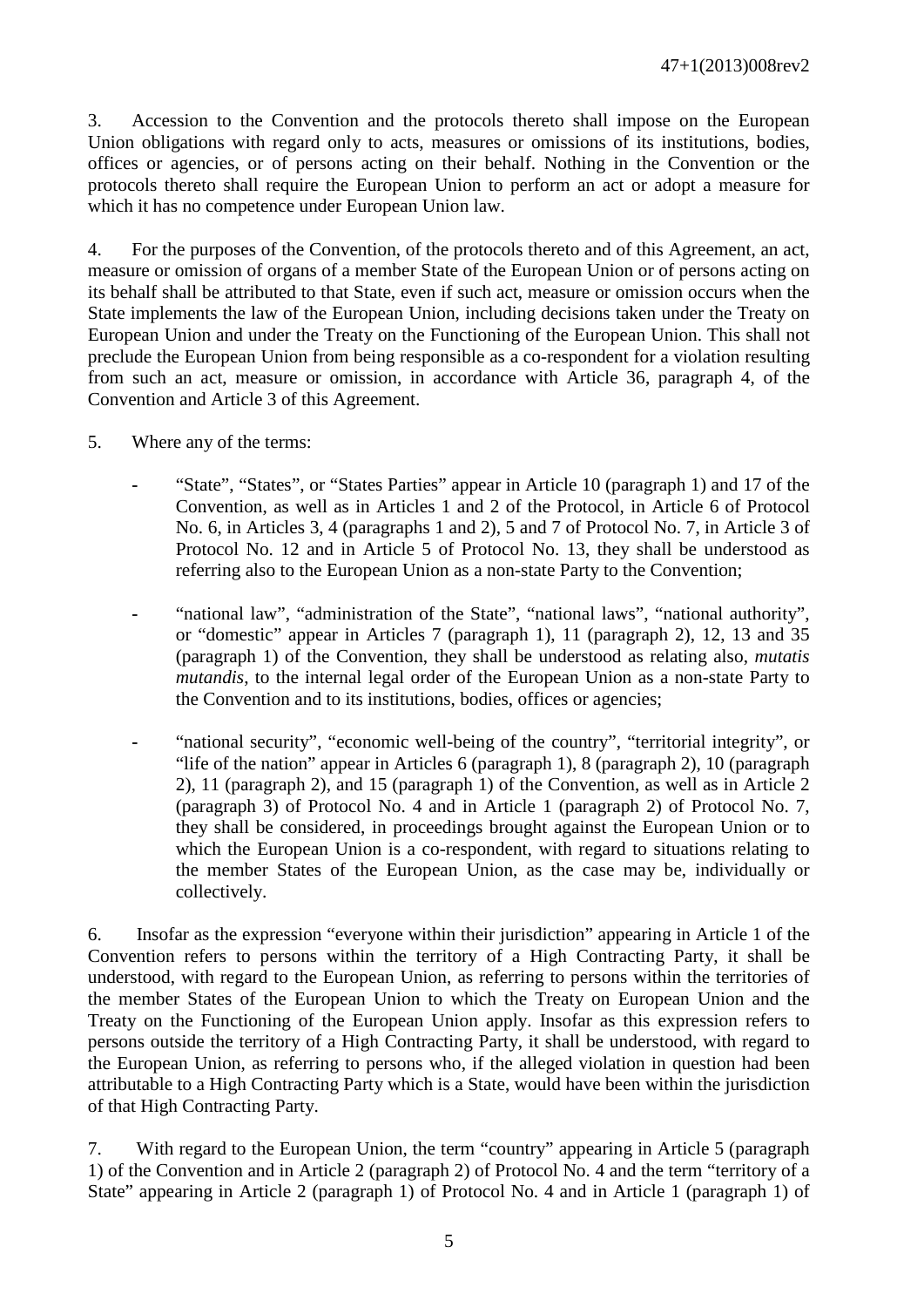Protocol No. 7 shall mean each of the territories of the member States of the European Union to which the Treaty on European Union and the Treaty on the Functioning of the European Union apply.

8. Article 59, paragraph 5, of the Convention shall be amended to read as follows:

"5. The Secretary General of the Council of Europe shall notify all the Council of Europe member States and the European Union of the entry into force of the Convention, the names of the High Contracting Parties who have ratified it or acceded to it, and the deposit of all instruments of ratification or accession which may be effected subsequently."

# **Article 2 – Reservations to the Convention and its protocols**

1. The European Union may, when signing or expressing its consent to be bound by the provisions of this Agreement in accordance with Article 10, make reservations to the Convention and to the Protocol in accordance with Article 57 of the Convention.

2. Article 57, paragraph 1, of the Convention shall be amended to read as follows:

"1. Any State may, when signing this Convention or when depositing its instrument of ratification, make a reservation in respect of any particular provision of the Convention to the extent that any law then in force in its territory is not in conformity with the provision. The European Union may, when acceding to this Convention, make a reservation in respect of any particular provision of the Convention to the extent that any law of the European Union then in force is not in conformity with the provision. Reservations of a general character shall not be permitted under this Article."

# **Article 3 – Co-respondent mechanism**

1. Article 36 of the Convention shall be amended as follows:

*a*. the heading of Article 36 of the Convention shall be amended to read as follows: "Third party intervention and co-respondent";

*b*. a new paragraph 4 shall be added at the end of Article 36 of the Convention, which shall read as follows:

"4. The European Union or a member State of the European Union may become a co-respondent to proceedings by decision of the Court in the circumstances set out in the Agreement on the Accession of the European Union to the Convention for the Protection of Human Rights and Fundamental Freedoms. A co-respondent is a party to the case. The admissibility of an application shall be assessed without regard to the participation of a co-respondent in the proceedings."

2. Where an application is directed against one or more member States of the European Union, the European Union may become a co-respondent to the proceedings in respect of an alleged violation notified by the Court if it appears that such allegation calls into question the compatibility with the rights at issue defined in the Convention or in the protocols to which the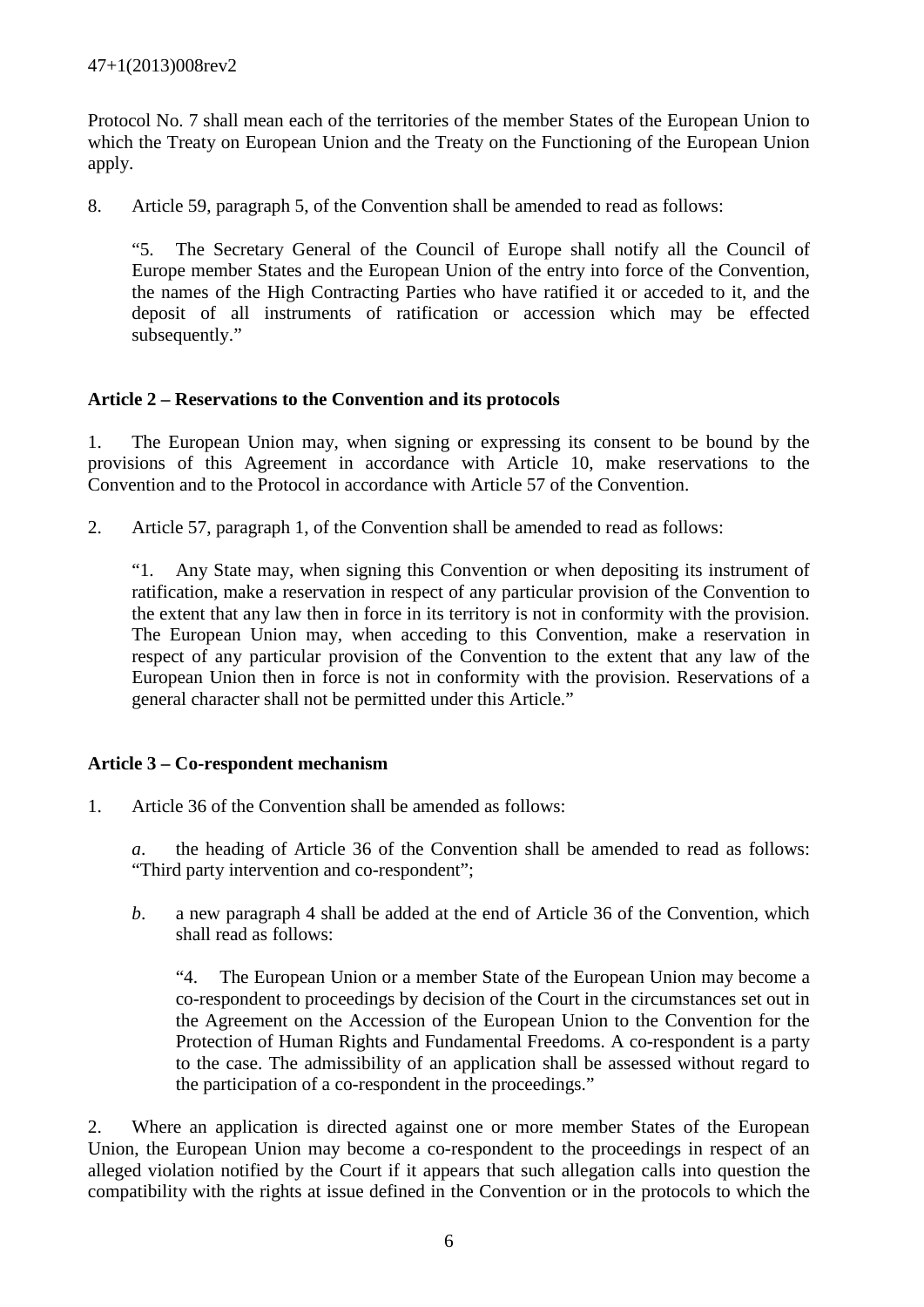European Union has acceded of a provision of European Union law, including decisions taken under the Treaty on European Union and under the Treaty on the Functioning of the European Union, notably where that violation could have been avoided only by disregarding an obligation under European Union law.

3. Where an application is directed against the European Union, the European Union member States may become co-respondents to the proceedings in respect of an alleged violation notified by the Court if it appears that such allegation calls into question the compatibility with the rights at issue defined in the Convention or in the protocols to which the European Union has acceded of a provision of the Treaty on European Union, the Treaty on the Functioning of the European Union or any other provision having the same legal value pursuant to those instruments, notably where that violation could have been avoided only by disregarding an obligation under those instruments.

4. Where an application is directed against and notified to both the European Union and one or more of its member States, the status of any respondent may be changed to that of a corespondent if the conditions in paragraph 2 or paragraph 3 of this article are met.

5. A High Contracting Party shall become a co-respondent either by accepting an invitation from the Court or by decision of the Court upon the request of that High Contracting Party. When inviting a High Contracting Party to become co-respondent, and when deciding upon a request to that effect, the Court shall seek the views of all parties to the proceedings. When deciding upon such a request, the Court shall assess whether, in the light of the reasons given by the High Contracting Party concerned, it is plausible that the conditions in paragraph 2 or paragraph 3 of this article are met.

6. In proceedings to which the European Union is a co-respondent, if the Court of Justice of the European Union has not yet assessed the compatibility with the rights at issue defined in the Convention or in the protocols to which the European Union has acceded of the provision of European Union law as under paragraph 2 of this article, sufficient time shall be afforded for the Court of Justice of the European Union to make such an assessment, and thereafter for the parties to make observations to the Court. The European Union shall ensure that such assessment is made quickly so that the proceedings before the Court are not unduly delayed. The provisions of this paragraph shall not affect the powers of the Court.

7. If the violation in respect of which a High Contracting Party is a co-respondent to the proceedings is established, the respondent and the co-respondent shall be jointly responsible for that violation, unless the Court, on the basis of the reasons given by the respondent and the corespondent, and having sought the views of the applicant, decides that only one of them be held responsible.

8. This article shall apply to applications submitted from the date of entry into force of this Agreement.

# **Article 4 – Inter-Party cases**

1. The first sentence of Article 29, paragraph 2, of the Convention shall be amended to read as follows: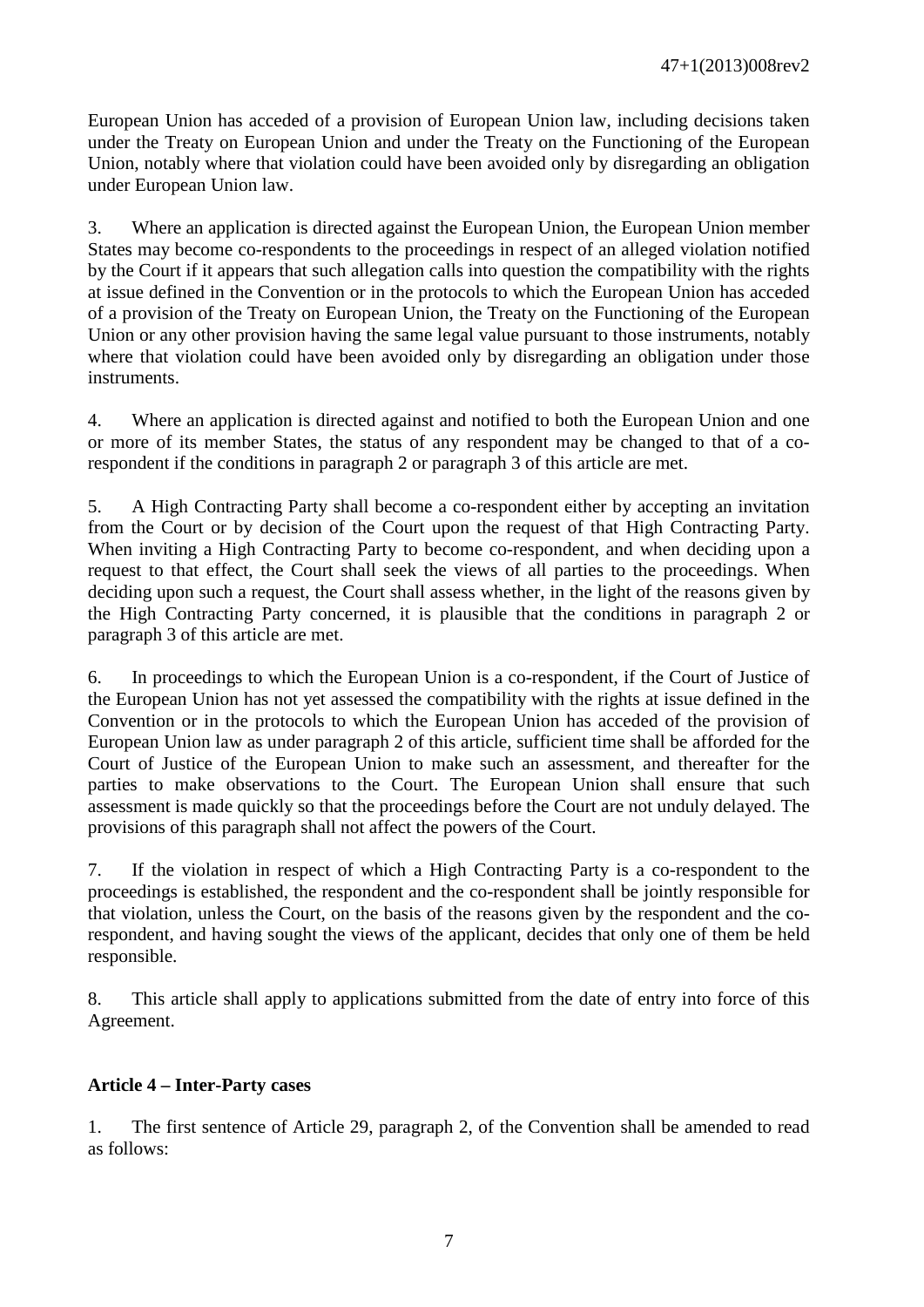"A Chamber shall decide on the admissibility and merits of inter-Party applications submitted under Article 33".

2. The heading of Article 33 of the Convention shall be amended to read as follows: "Inter-Party cases".

# **Article 5 – Interpretation of Articles 35 and 55 of the Convention**

Proceedings before the Court of Justice of the European Union shall be understood as constituting neither procedures of international investigation or settlement within the meaning of Article 35, paragraph 2.*b*, of the Convention, nor means of dispute settlement within the meaning of Article 55 of the Convention.

# **Article 6 – Election of judges**

1. A delegation of the European Parliament shall be entitled to participate, with the right to vote, in the sittings of the Parliamentary Assembly of the Council of Europe whenever the Assembly exercises its functions related to the election of judges in accordance with Article 22 of the Convention. The delegation of the European Parliament shall have the same number of representatives as the delegation of the State which is entitled to the highest number of representatives under Article 26 of the Statute of the Council of Europe.

2. The modalities of the participation of representatives of the European Parliament in the sittings of the Parliamentary Assembly of the Council of Europe and its relevant bodies shall be defined by the Parliamentary Assembly of the Council of Europe, in co-operation with the European Parliament.

#### **Article 7 – Participation of the European Union in the meetings of the Committee of Ministers of the Council of Europe**

1. Article 54 of the Convention shall be amended to read as follows:

"Article 54 – Powers of the Committee of Ministers

1. Protocols to this Convention are adopted by the Committee of Ministers.

2. Nothing in this Convention shall prejudice the powers conferred on the Committee of Ministers by the Statute of the Council of Europe."

2. The European Union shall be entitled to participate in the meetings of the Committee of Ministers, with the right to vote, when the latter takes decisions under Articles 26 ( paragraph 2), 39 (paragraph 4), 46 (paragraphs 2 to 5), 47 and 54 (paragraph 1) of the Convention.

3. Before the adoption of any other instrument or text:

*–* relating to the Convention or to any protocol to the Convention to which the European Union is a party and addressed to the Court or to all High Contracting Parties to the Convention or to the protocol concerned;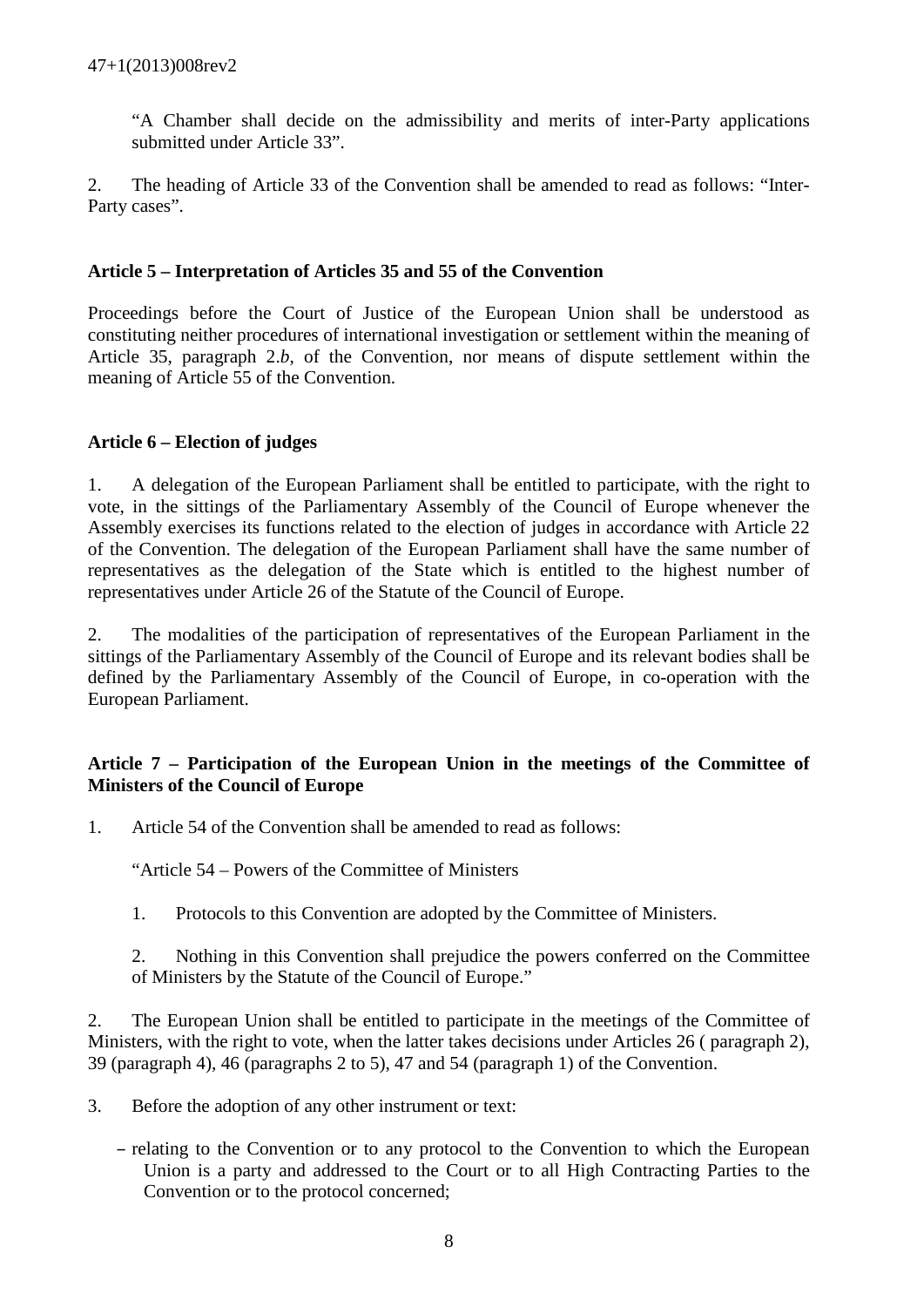- *–* relating to decisions by the Committee of Ministers under the provisions referred to in paragraph 2 of this article; or
- *–* relating to the selection of candidates for election of judges by the Parliamentary Assembly of the Council of Europe under Article 22 of the Convention,

the European Union shall be consulted within the Committee of Ministers. The latter shall take due account of the position expressed by the European Union.

4. The exercise of the right to vote by the European Union and its member States shall not prejudice the effective exercise by the Committee of Ministers of its supervisory functions under Articles 39 and 46 of the Convention. In particular, the following shall apply:

- *a.* in relation to cases where the Committee of Ministers supervises the fulfilment of obligations either by the European Union alone, or by the European Union and one or more of its member States jointly, it derives from the European Union treaties that the European Union and its member States express positions and vote in a coordinated manner. The Rules of the Committee of Ministers for the supervision of the execution of judgments and of the terms of friendly settlements shall be adapted to ensure that the Committee of Ministers effectively exercises its functions in those circumstances.
- *b.* where the Committee of Ministers otherwise supervises the fulfilment of obligations by a High Contracting Party other than the European Union, the member States of the European Union are free under the European Union treaties to express their own position and exercise their right to vote.

# **Article 8 – Participation of the European Union in the expenditure related to the Convention**

1. The European Union shall pay an annual contribution dedicated to the expenditure related to the functioning of the Convention. This annual contribution shall be in addition to contributions made by the other High Contracting Parties. Its amount shall be equal to 34% of the highest amount contributed in the previous year by any State to the Ordinary Budget of the Council of Europe.

2. *a*. If the amount dedicated within the Ordinary Budget of the Council of Europe to the expenditure related to the functioning of the Convention, expressed as a proportion of the Ordinary Budget itself, deviates in each of two consecutive years by more than 2.5 percentage points from the percentage indicated in paragraph 1, the Council of Europe and the European Union shall, by agreement, amend the percentage in paragraph 1 to reflect this new proportion.

*b*. For the purpose of this paragraph, no account shall be taken of a decrease in absolute terms of the amount dedicated within the Ordinary Budget of the Council of Europe to the expenditure related to the functioning of the Convention as compared to the year preceding that in which the European Union becomes a Party to the Convention.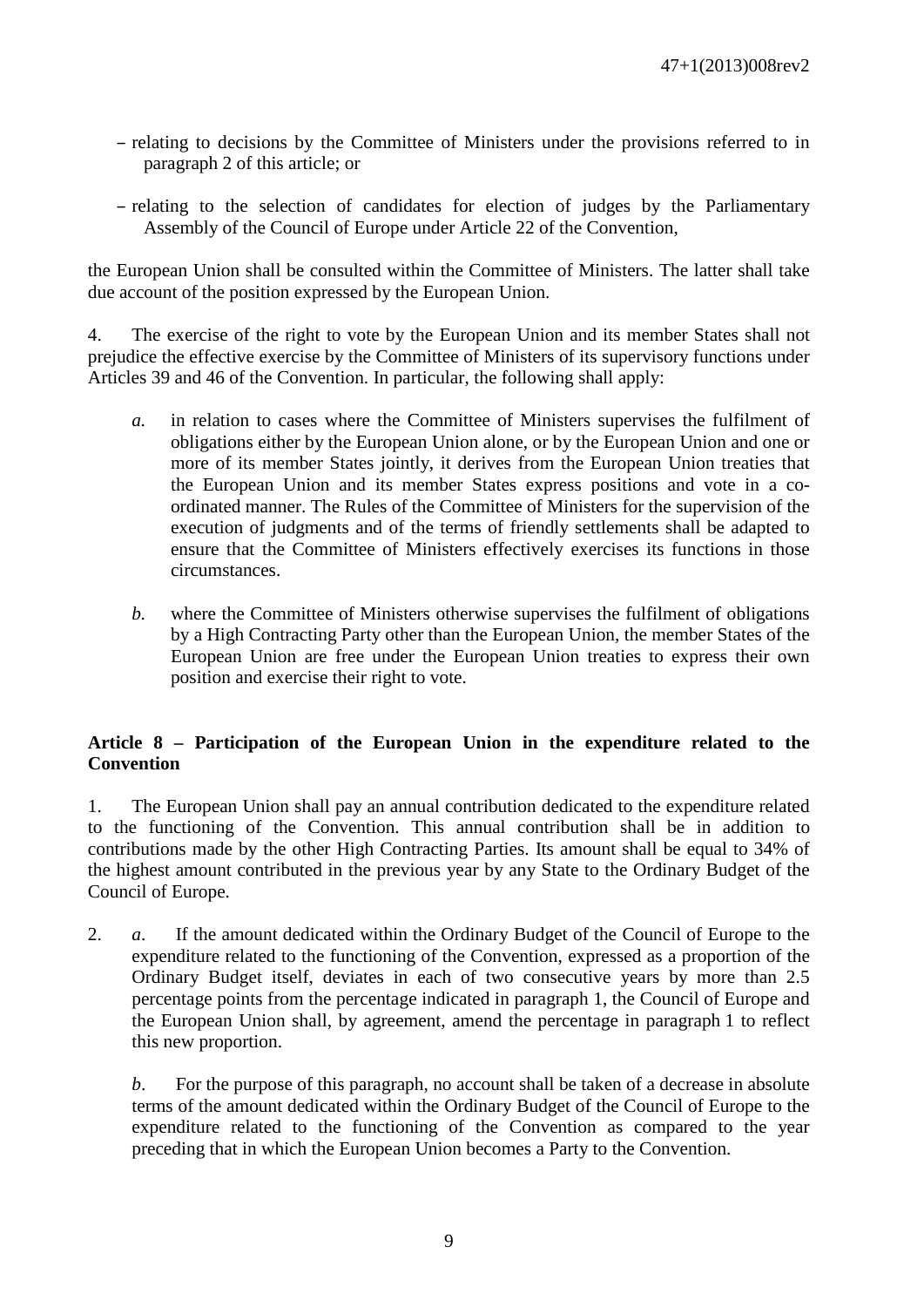*c*. The percentage that results from an amendment under paragraph 2.*a* may itself later be amended in accordance with this paragraph.

3. For the purpose of this article, the expression "expenditure related to the functioning of the Convention" refers to the total expenditure on:

- *a.* the Court;
- *b.* the supervision of the execution of judgments of the Court; and
- *c.* the functioning, when performing functions under the Convention, of the Committee of Ministers, the Parliamentary Assembly and the Secretary General of the Council of Europe,

increased by 15% to reflect related administrative overhead costs.

4. Practical arrangements for the implementation of this article may be determined by agreement between the Council of Europe and the European Union.

#### **Article 9 – Relations with other agreements**

- 1. The European Union shall, within the limits of its competences, respect the provisions of:
	- *a.* Articles 1 to 6 of the European Agreement relating to Persons Participating in Proceedings of the European Court of Human Rights of 5 March 1996 (ETS No. 161);
	- *b.* Articles 1 to 19 of the General Agreement on Privileges and Immunities of the Council of Europe of 2 September 1949 (ETS No. 2) and Articles 2 to 6 of its Protocol of 6 November 1952 (ETS No. 10), in so far as they are relevant to the operation of the Convention; and
	- *c.* Articles 1 to 6 of the Sixth Protocol to the General Agreement on Privileges and Immunities of the Council of Europe of 5 March 1996 (ETS No. 162).

2. For the purpose of the application of the agreements and protocols referred to in paragraph 1, the Contracting Parties to each of them shall treat the European Union as if it were a Contracting Party to that agreement or protocol.

3. The European Union shall be consulted before any agreement or protocol referred to in paragraph 1 is amended.

4. With respect to the agreements and protocols referred to in paragraph 1, the Secretary General of the Council of Europe shall notify the European Union of:

- *a.* any signature;
- *b.* the deposit of any instrument of ratification, acceptance, approval or accession;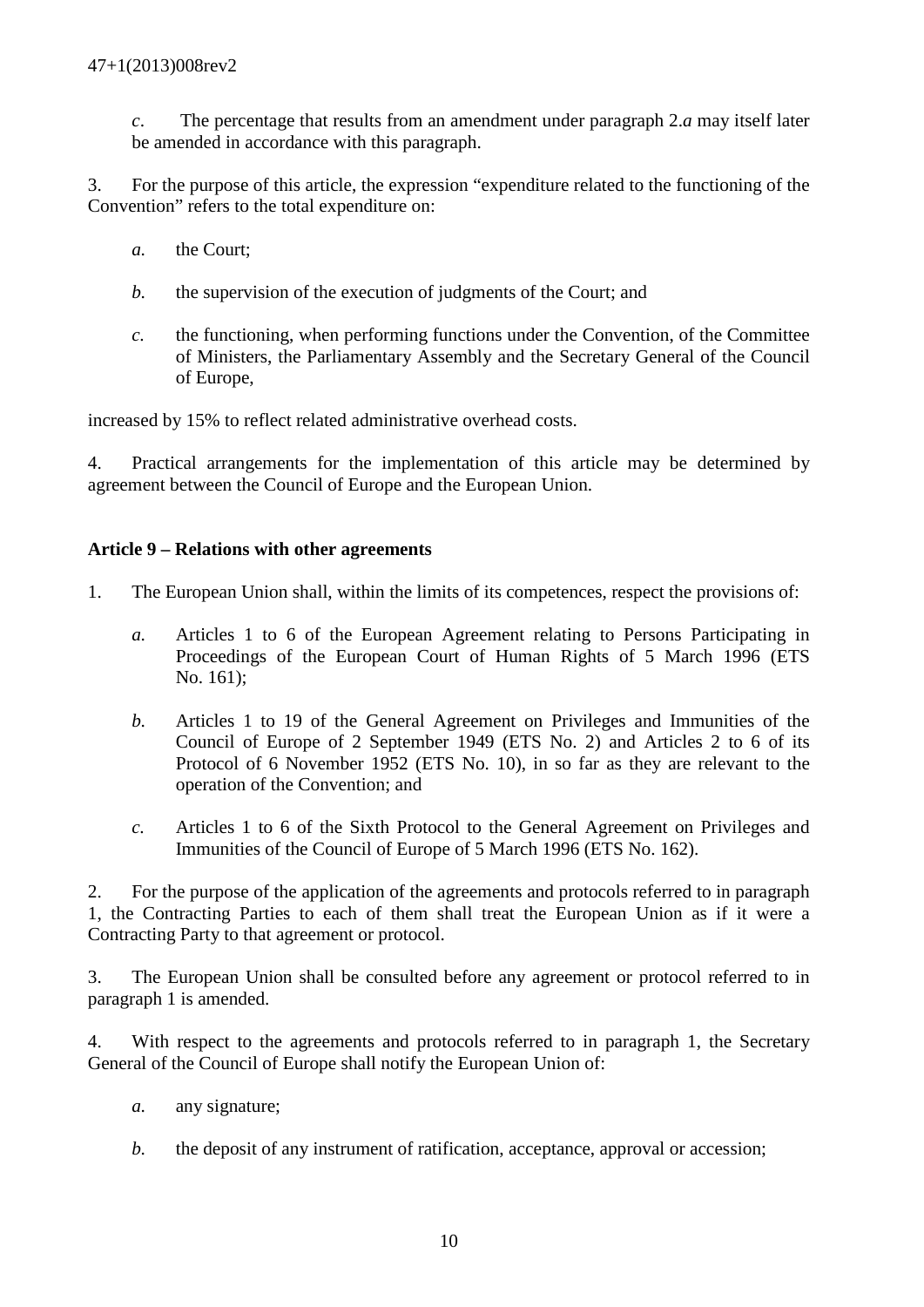- *c.* any date of entry into force in accordance with the relevant provisions of those agreements and protocols; and
- *d.* any other act, notification or communication relating to those agreements and protocols.

#### **Article 10 – Signature and entry into force**

1. The High Contracting Parties to the Convention at the date of the opening for signature of this Agreement and the European Union may express their consent to be bound by:

- *a.* signature without reservation as to ratification, acceptance or approval; or
- *b.* signature with reservation as to ratification, acceptance or approval, followed by ratification, acceptance or approval.

2. Instruments of ratification, acceptance or approval shall be deposited with the Secretary General of the Council of Europe.

3. This Agreement shall enter into force on the first day of the month following the expiration of a period of three months after the date on which all High Contracting Parties to the Convention mentioned in paragraph 1 and the European Union have expressed their consent to be bound by the Agreement in accordance with the provisions of the preceding paragraphs.

4. The European Union shall become a Party to the Convention, to the Protocol to the Convention and to Protocol No. 6 to the Convention at the date of entry into force of this Agreement.

#### **Article 11 – Reservations**

No reservation may be made in respect of the provisions of this Agreement.

# **Article 12 – Notifications**

The Secretary General of the Council of Europe shall notify the European Union and the member States of the Council of Europe of:

- *a.* any signature without reservation in respect of ratification, acceptance or approval;
- *b.* any signature with reservation in respect of ratification, acceptance or approval;
- *c.* the deposit of any instrument of ratification, acceptance or approval;
- *d.* the date of entry into force of this Agreement in accordance with Article 10;
- *e.* any other act, notification or communication relating to this Agreement.

In witness whereof the undersigned, being duly authorised thereto, have signed this Agreement.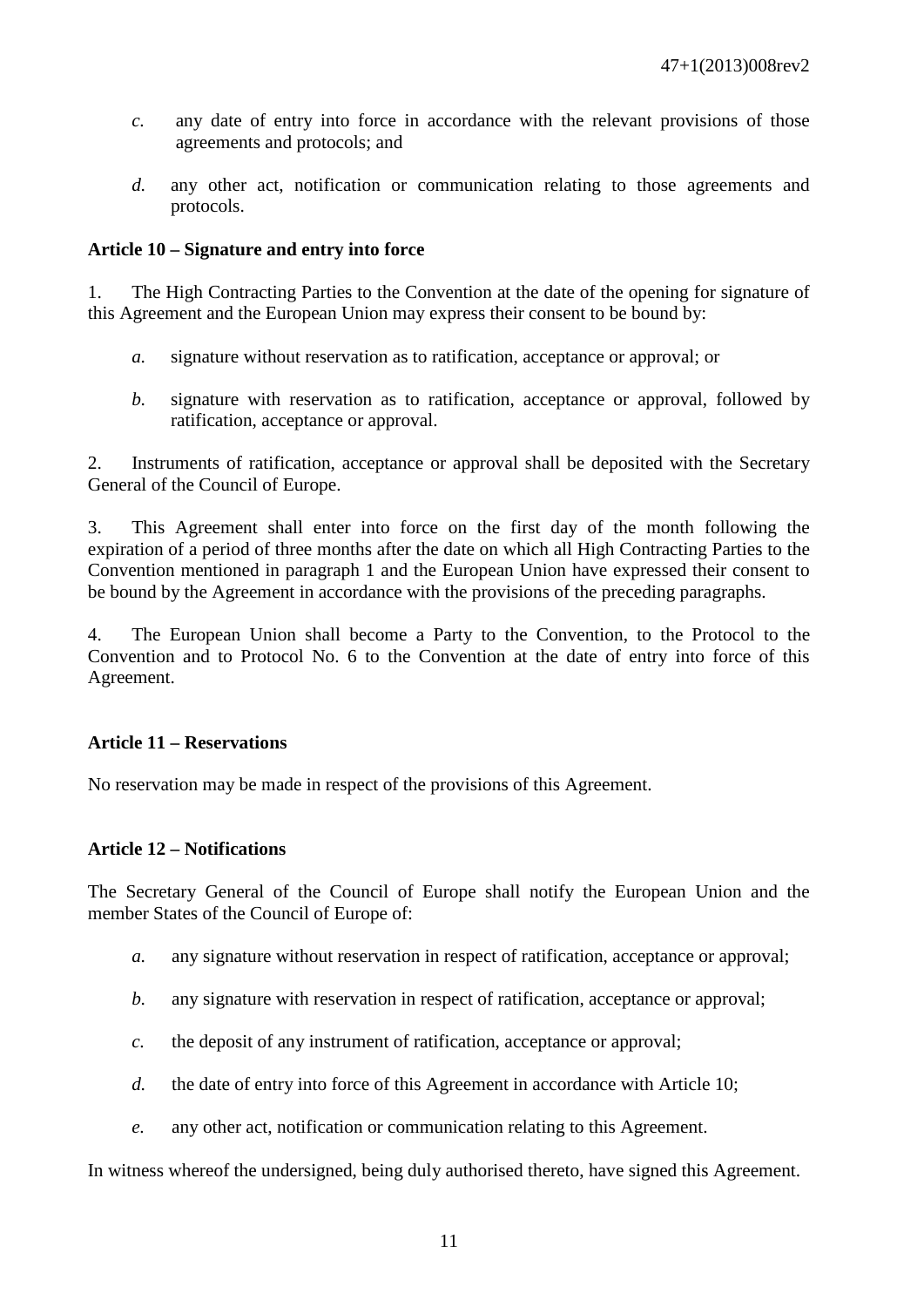Done at ............. the ............., in English and in French, both texts being equally authentic, in a single copy which shall be deposited in the archives of the Council of Europe. The Secretary General of the Council of Europe shall transmit certified copies to each member State of the Council of Europe and to the European Union.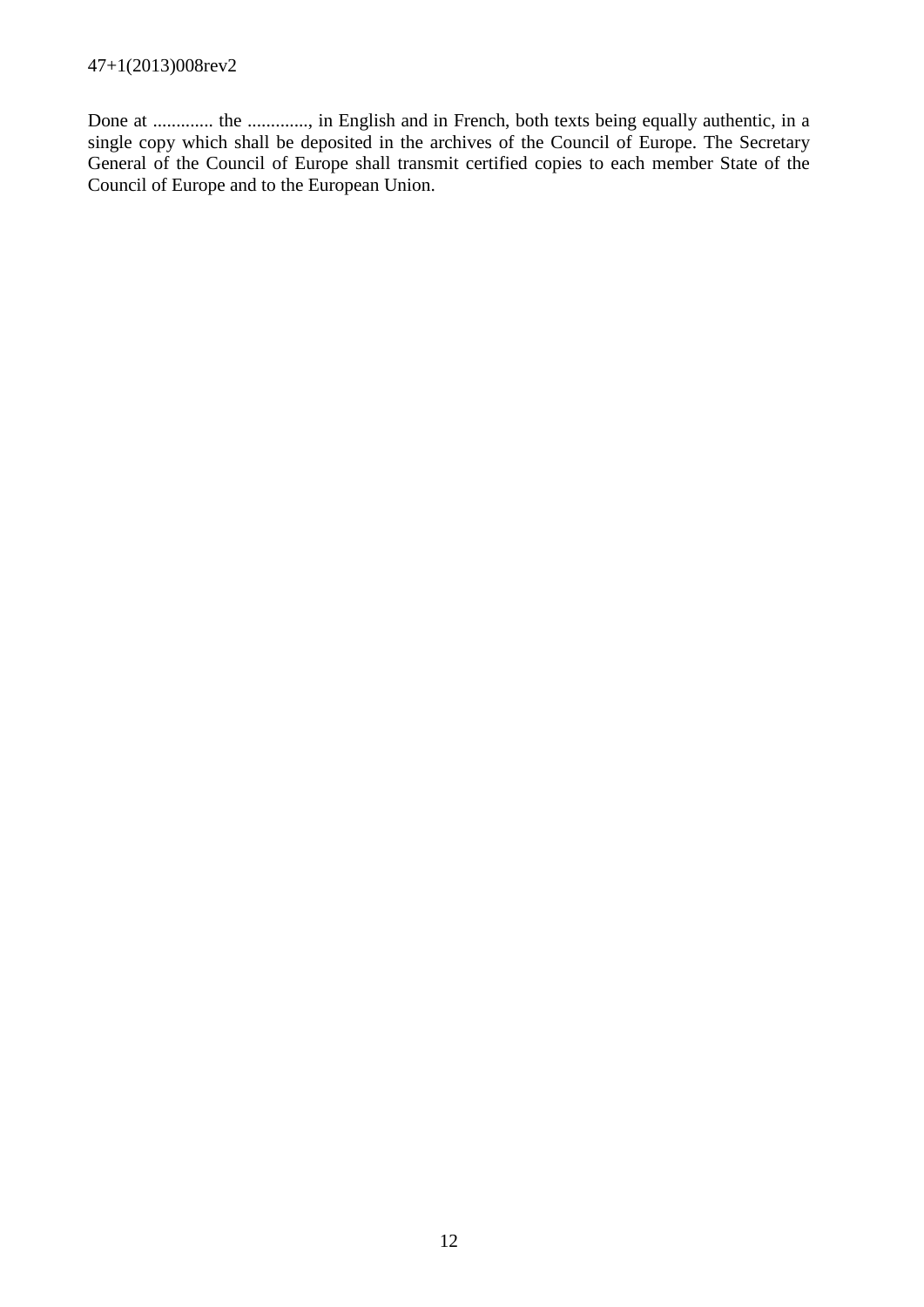# **Appendix II**

# **Draft declaration by the European Union to be made at the time of signature of the Accession Agreement**

"Upon its accession to the Convention, the European Union will ensure that:

*a*. it will request to become a co-respondent to the proceedings before the European Court of Human Rights or accept an invitation by the Court to that effect, where the conditions set out in Article 3, paragraph 2, of the Accession Agreement are met;

*b*. the High Contracting Parties to the Convention other than the member States of the European Union, which in a procedure under Article 267 of the Treaty on the Functioning of the European Union are entitled to submit statements of case or written observations to the Court of Justice of the European Union, be entitled, under the same conditions, to do so also in a procedure in which the Court of Justice of the European Union assesses the compatibility with the Convention of a provision of European Union law, in accordance with Article 3, paragraph 6, of the Accession Agreement."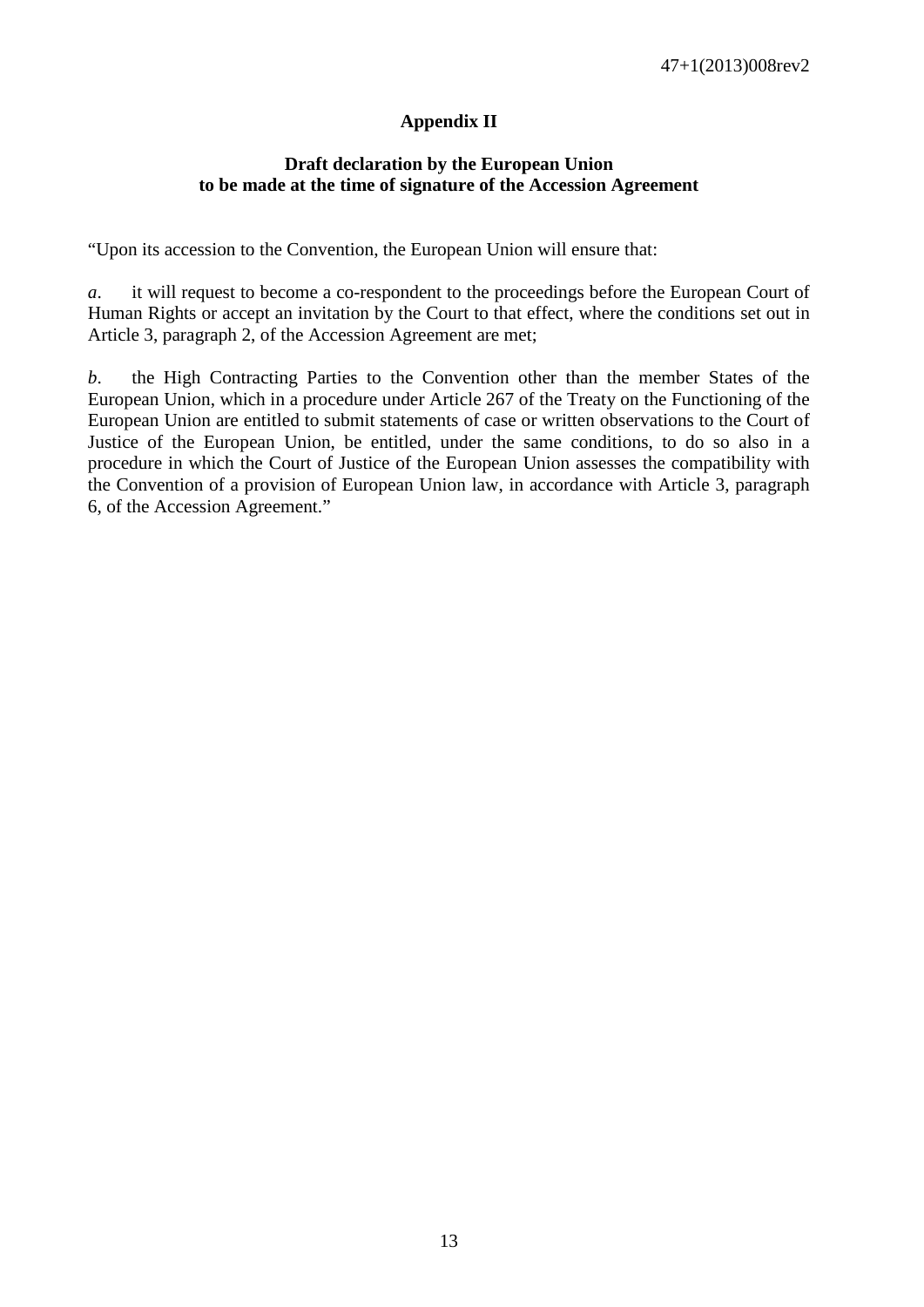# **Appendix III**

# **Draft rule to be added to the Rules of the Committee of Ministers for the supervision of the execution of judgments and of the terms of friendly settlements in cases to which the European Union is a party**

# "**Rule 18 – Judgments and friendly settlements in cases to which the European Union is a party**

1. Decisions by the Committee of Ministers under Rule 17 (Final Resolution) of the present rules shall be considered as adopted if a majority of four fifths of the representatives casting a vote and a majority of two thirds of the representatives entitled to sit on the Committee of Ministers are in favour.

2. Decisions by the Committee of Ministers under Rule 10 (Referral to the Court for interpretation of a judgment) and under Rule 11 (Infringement proceedings) of the present rules shall be considered as adopted if one fourth of the representatives entitled to sit on the Committee of Ministers is in favour.

3. Decisions on procedural issues or merely requesting information shall be considered as adopted if one fifth of the representatives entitled to sit on the Committee of Ministers is in favour.

4. Amendments to the provisions of this rule shall require consensus by all High Contracting Parties to the Convention."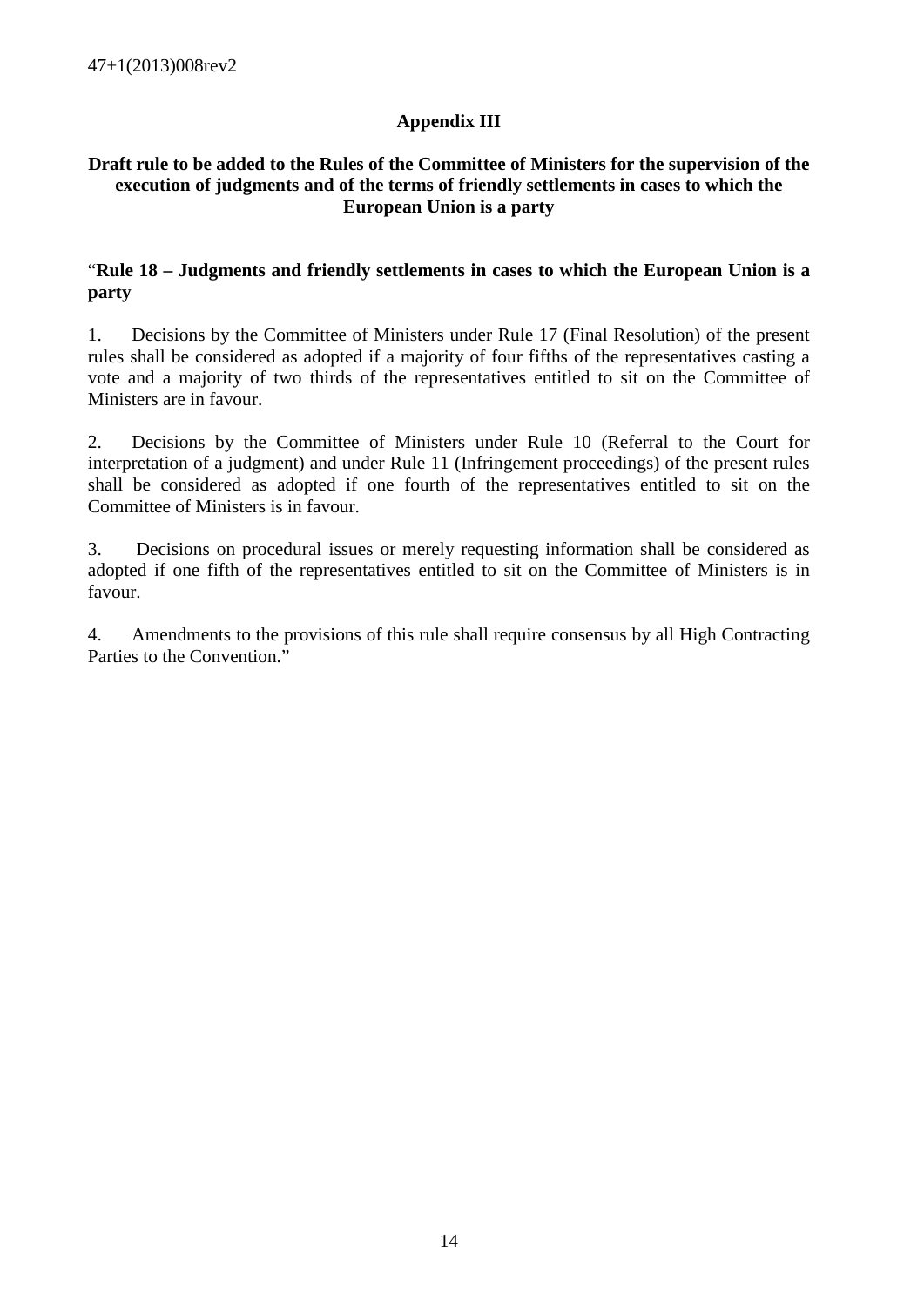# **Appendix IV**

# **Draft model of memorandum of understanding between the European Union and X [State which is not a member of the European Union]**

"1. Upon a request by X, the European Union will seek leave to intervene pursuant to Article 36, paragraph 2, of the Convention for the Protection of Human Rights and Fundamental Freedoms in a case brought against X in which an alleged violation of the Convention or its Protocols calls into question a provision of European Union law, including decisions taken under the Treaty on European Union and under the Treaty on the Functioning of the European Union, which, pursuant to an international agreement concluded with the European Union, X is under an obligation to apply.

2. Where the European Court of Human Rights in a judgment against X has established a violation calling into question a provision of the nature referred to in point 1, the European Union will examine with X which measures are required by the European Union following such judgment. To this end, use will be made of the procedures provided for under the relevant international agreement."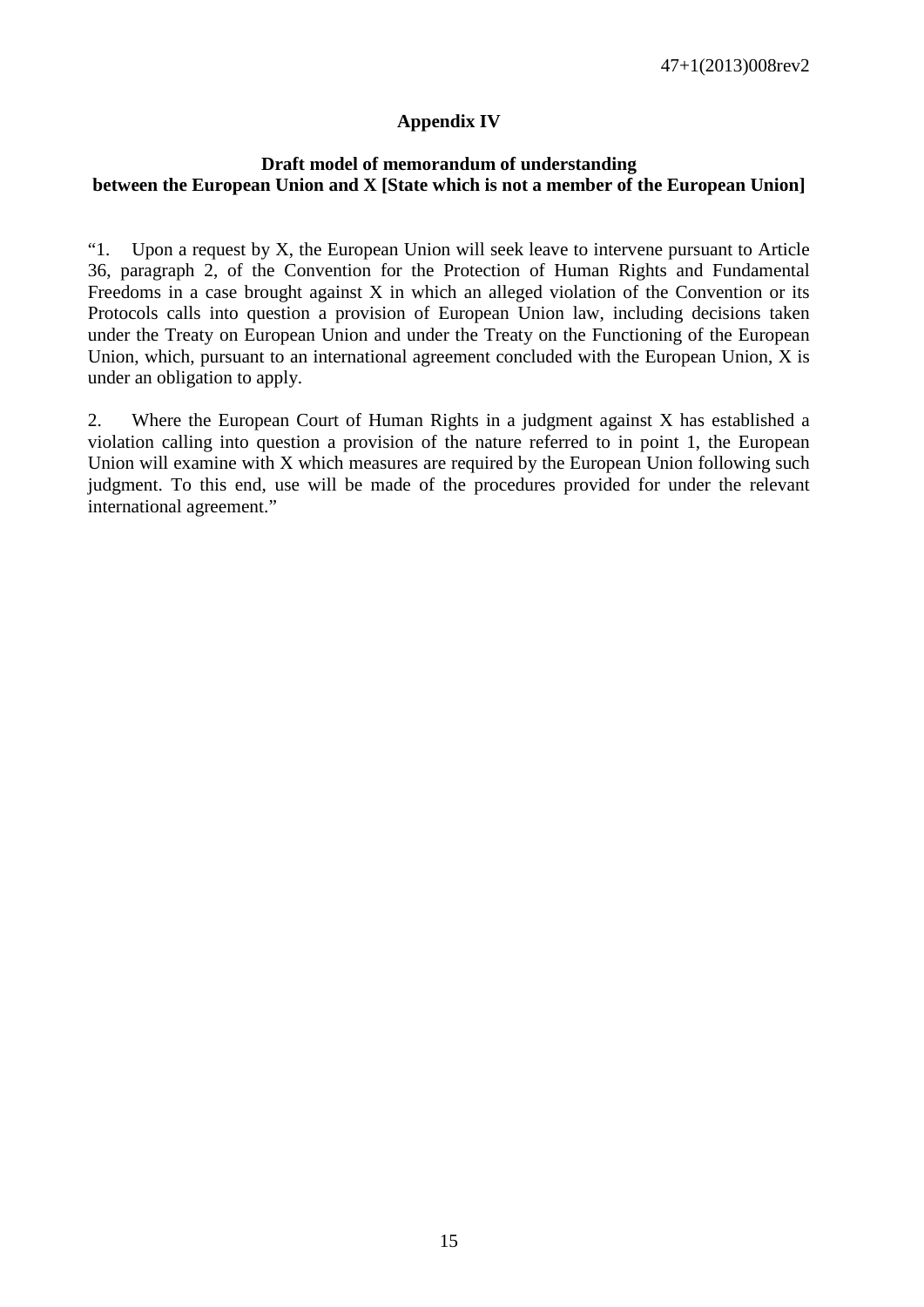# **Appendix V**

# **Draft explanatory report to the Agreement on the Accession of the European Union to the Convention for the Protection of Human Rights and Fundamental Freedoms**

#### **Introduction**

1. The accession of the European Union (hereinafter referred to as "the EU") to the Convention for the Protection of Human Rights and Fundamental Freedoms, signed at Rome on 4 November 1950 (ETS No. 5; hereinafter referred to as "the Convention") constitutes a major step in the development of the protection of human rights in Europe. The objective of the accession is to enhance coherence in human rights protection in Europe by strengthening participation, accountability and enforceability in the Convention system.

2. Discussed since the late 1970s, the accession became a legal obligation under the Treaty on European Union (hereinafter referred to as the "TEU") when the Treaty of Lisbon came into force on 1 December 2009. Pursuant to Article 6, paragraph 2, of the TEU, "[t]he Union shall accede to the [Convention]. Such accession shall not affect the Union's competences as defined in the Treaties". Protocol No. 8 to the Treaty of Lisbon set out a number of further requirements for the conclusion of the Accession Agreement. Protocol No. 14 (CETS No. 194) to the Convention, which was adopted in 2004 and which entered into force on 1 June 2010, amended Article 59 of the Convention to allow the EU to accede to it.

#### **I. Need for an accession agreement**

3. The above provisions, although necessary, were not sufficient to allow for an immediate accession of the EU. The Convention, as amended by Protocols Nos. 11 (ETS No. 155) and 14, was drafted to apply only to Contracting Parties who are also member States of the Council of Europe. As the EU is neither a State nor a member of the Council of Europe, and has its own specific legal system, its accession requires certain adaptations to the Convention system. These include: amendments to provisions of the Convention to ensure that it operates effectively with the participation of the EU; supplementary interpretative provisions; adaptations of the procedure before the European Court of Human Rights (hereinafter referred to as "the Court") to take into account the characteristics of the legal order of the EU, in particular the specific relationship between an EU member State's legal order and that of the EU itself; and other technical and administrative issues not directly pertaining to the text of the Convention, but for which a legal basis is required.

4. It was therefore necessary to establish, by common agreement between the EU and the current High Contracting Parties to the Convention, the conditions of accession and the adjustments to be made to the Convention system.

5. As a result of the accession, any person, non-governmental organisation or group of individuals will have the right to submit the acts, measures and omissions of the EU, like those of every other High Contracting Party, to the external control exercised by the Court in the light of the rights guaranteed under the Convention. This is all the more important since the EU member States have transferred substantial powers to the EU. At the same time, the competence of the Court to assess the conformity of EU law with the provisions of the Convention will not prejudice the principle of the autonomous interpretation of EU law.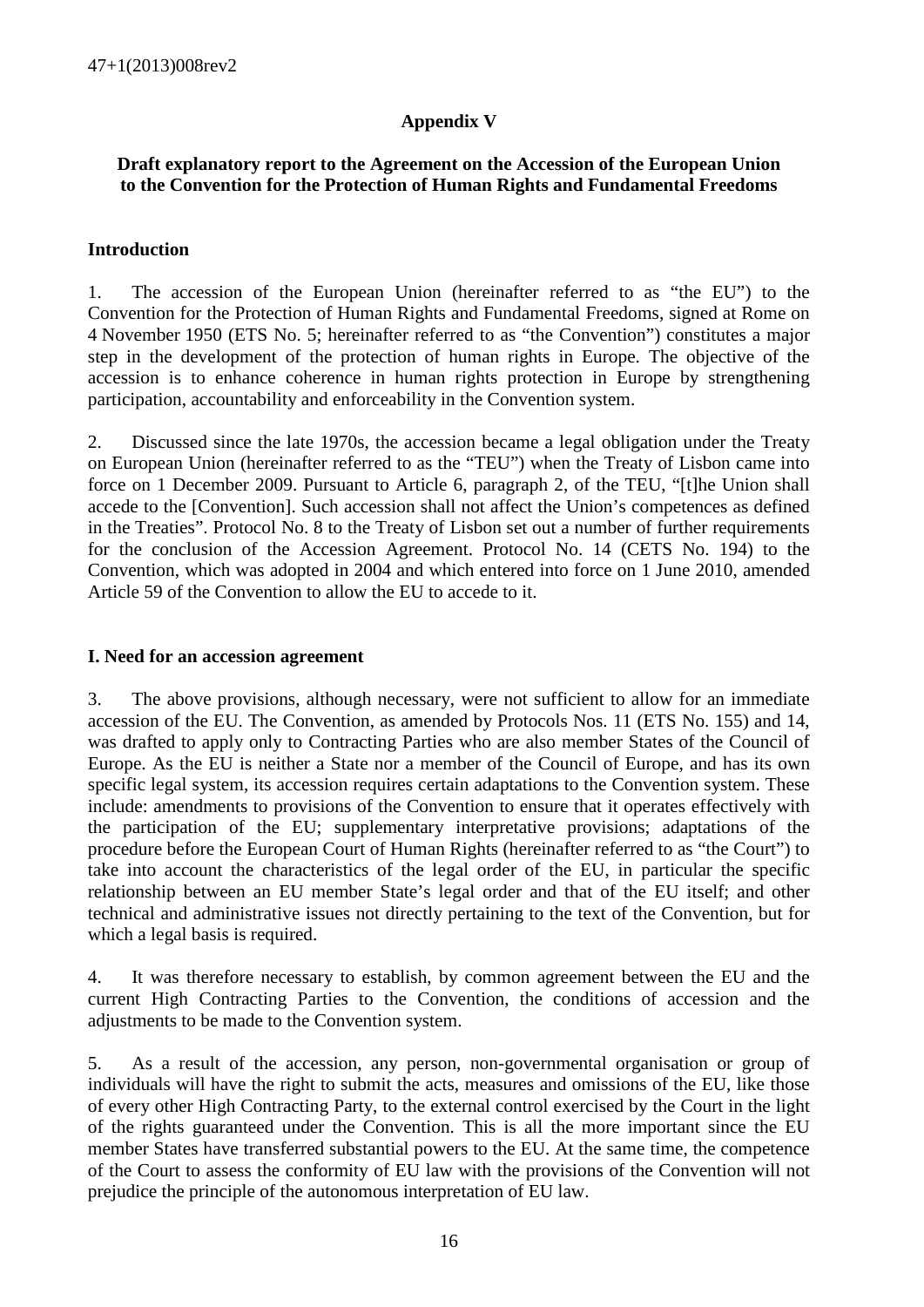6. The EU is founded on the respect for fundamental rights, the observance of which is ensured by the Court of Justice of the European Union (hereinafter referred to as "the CJEU") as well as by the courts of the EU member States; accession of the EU to the Convention will further enhance the coherence of the judicial protection of human rights in Europe.

7. As general principles, the Accession Agreement aims to preserve the equal rights of all individuals under the Convention, the rights of applicants in the Convention procedures, and the equality of all High Contracting Parties. The current control mechanism of the Convention should, as far as possible, be preserved and applied to the EU in the same way as to other High Contracting Parties, by making only those adaptations that are strictly necessary. The EU should, as a matter of principle, accede to the Convention on an equal footing with the other Contracting Parties, that is, with the same rights and obligations. It was, however, acknowledged that, because the EU is not a State, some adaptations would be necessary. It is also understood that the existing rights and obligations of the States Parties to the Convention, whether or not members of the EU, should be unaffected by the accession, and that the distribution of competences between the EU and its member States and between the EU institutions shall be respected.

#### **II. Principal stages in the preparation of the Accession Agreement**

8. Before the elaboration of this Agreement, the accession of the EU to the Convention had been debated on several occasions.

9. The Steering Committee for Human Rights (CDDH) adopted at its 53rd meeting in June  $2002$  a study<sup>[3](#page-16-0)</sup> of the legal and technical issues that would have to be addressed by the Council of Europe in the event of possible accession by the EU to the Convention, which it transmitted to the Convention on the Future of Europe, convened following the Laeken Declaration of the European Council of December 2001, in order to consider the key issues arising for the EU's future development with a view to assisting future political decision making about such accession.

10. When drafting Protocol No. 14 to the Convention in 2004, the High Contracting Parties decided to add a new paragraph to Article 59 of the Convention providing for the possible accession of the EU. It was, however, noted even at that time that further modifications to the Convention were necessary to make such accession possible from a legal and technical point of  $view<sup>4</sup>$  $view<sup>4</sup>$  $view<sup>4</sup>$  and that such modifications could be made either in an amending protocol to the Convention, or in an accession treaty between the EU and the States Parties to the Convention.

11. The entry into force of the Treaty of Lisbon in December 2009 and of Protocol No. 14 to the Convention in June 2010 created the necessary legal preconditions for the accession.

12. The Committee of Ministers adopted, at the 1085th meeting of the Ministers' Deputies (26 May 2010), ad hoc terms of reference for the CDDH to elaborate, in co-operation with representatives of the EU, a legal instrument, or instruments, setting out the modalities of accession of the EU to the European Convention on Human Rights, including its participation in the Convention system.<sup>[5](#page-16-2)</sup> On the EU side, the Council of the EU adopted on 4 June 2010 a

-

<span id="page-16-0"></span><sup>3.</sup> Document CDDH(2002)010 Addendum 2.

<span id="page-16-1"></span><sup>4.</sup> See the explanatory report to Protocol No. 14, paragraph 101.

<span id="page-16-2"></span><sup>5.</sup> CM/Del/Dec(2010)1085, of 26 May 2010.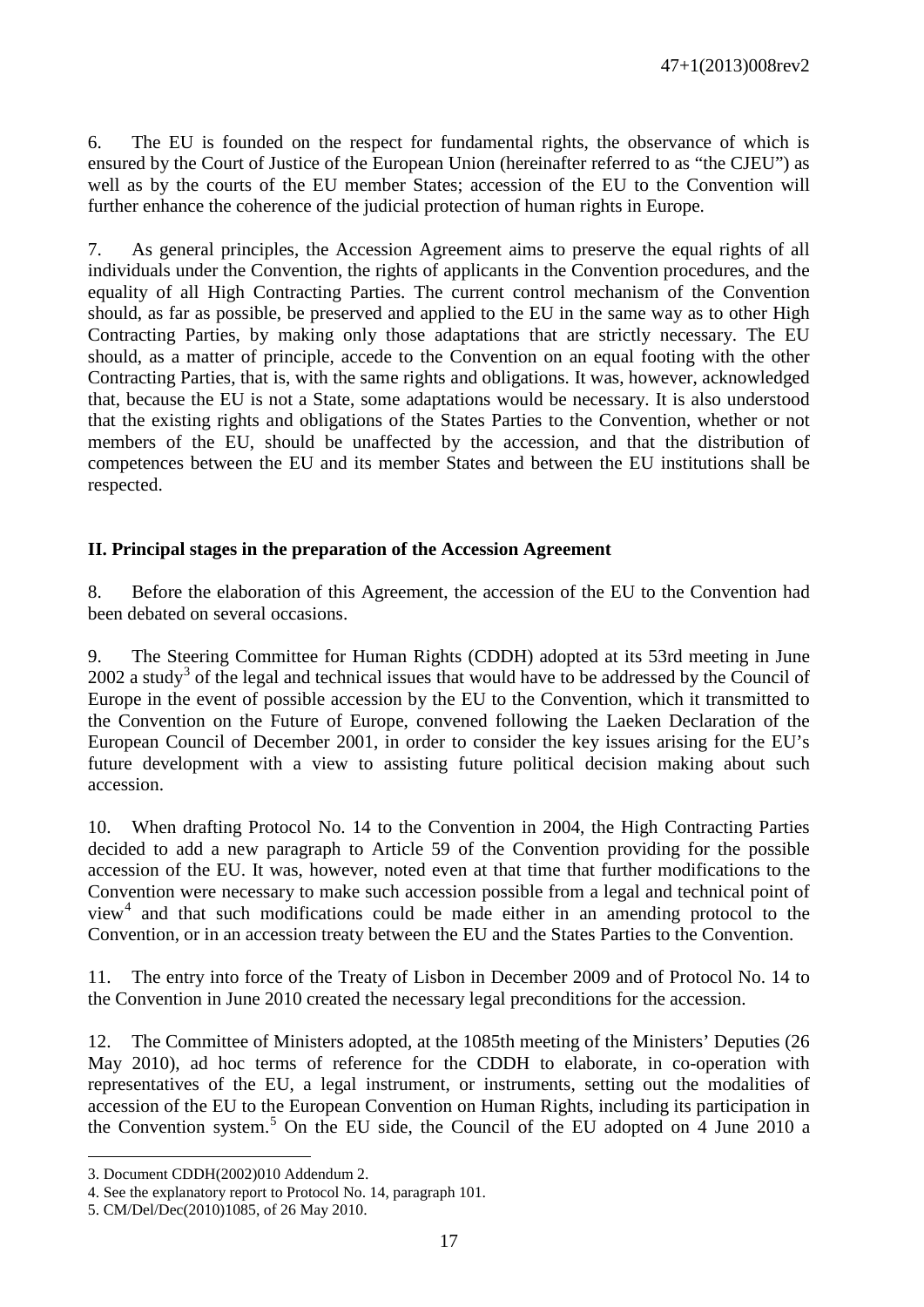decision authorising the European Commission to negotiate an agreement for the EU to accede to the Convention.

13. The CDDH entrusted this task to an informal group (CDDH-UE) of 14 members (seven from member States of the EU and seven from non-member States of the EU), chosen on the basis of their expertise. This group held in total eight meetings with the European Commission. The CDDH submitted a report to the Committee of Ministers on the work carried out by the CDDH-UE, with draft legal instruments appended, on 14 October 2011. On 13 June 2012 the Committee of Ministers gave a new mandate to the CDDH to pursue negotiations with the EU, in an ad hoc group (" $47+1$ "), with a view to finalising the legal instruments setting out the modalities of accession of the EU to the Convention. This negotiation group held in total five meetings with the European Commission. In the context of the meetings of the CDDH-UE and of the "47+1" group three exchanges of views were held with representatives of civil society, who regularly submitted comments on the working documents.

14. In the context of the regular meetings which take place between the two courts, delegations from the Court and the CJEU discussed on 17 January 2011 the accession of the EU to the Convention, and in particular the question of the possible prior involvement of the CJEU in cases to which the EU is a co-respondent. The joint declaration by the presidents of the two European courts summarising the results of the discussion provided a valuable reference and guidance for the negotiation.

15. The present explanatory report is part of a package of instruments prepared by the negotiating group which all form part of the context underlying the accession of the EU to the Convention. Explanatory reports have been used by the European Court of Human Rights as a means of interpretation.

16. After the opinion provided by the CJEU on …, the CDDH approved the draft accession agreement and sent it to the Committee of Ministers on ... The European Court of Human Rights adopted an opinion on the draft accession agreement on … The Parliamentary Assembly adopted an opinion on the draft accession agreement (Opinion … of …). The Accession Agreement was adopted by the Committee of Ministers on … and opened for signature on ....

# **III. Comments on provisions of the Accession Agreement**

# **Article 1 – Scope of the accession and amendments to Article 59 of the Convention**

17. It was decided that, upon its entry into force, the Accession Agreement would simultaneously amend the Convention and include the EU among its Parties, without the EU needing to deposit a further instrument of accession. This would also be the case for the EU's accession to the Protocol (ETS No. 9) and to Protocol No. 6 (ETS No. 114) to the Convention. Subsequent accession by the EU to Protocols No. 4, 7, 12 and 13 would require the deposit of separate accession instruments.

18. The amendments to the Convention concern paragraphs 2 and 5 of Article 59.

19. Article 59, paragraph 2, of the Convention, as amended, defines the modalities of EU accession to the protocols and the status of the Accession Agreement. It is divided into two subparagraphs.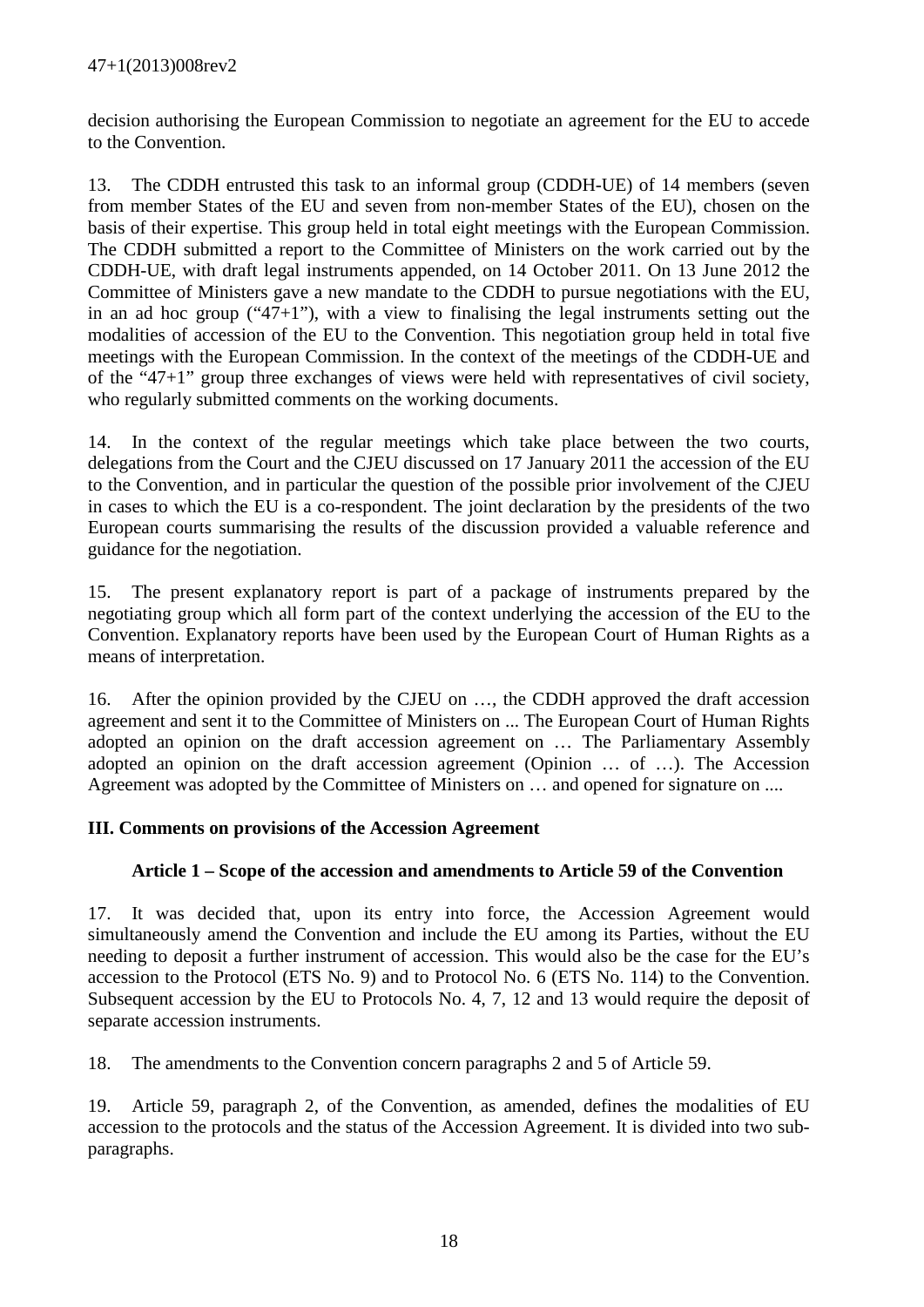47+1(2013)008rev2

#### *Accession to protocols*

20. Under paragraph 2.*a*, a provision is added to Article 59 of the Convention to permit the EU to accede to the protocols to the Convention. To ensure that this provision can serve as a legal basis for the accession to those protocols, Article 59, paragraph 2.*a*, states that the provisions of the protocols concerning signature and ratification, entry into force and depositary functions<sup>[6](#page-18-0)</sup> shall apply, *mutatis mutandis*, in the event of the EU's accession to those protocols.

#### *Status of the Accession Agreement*

21. Article 59, paragraph 2.*b*, of the Convention states that the Accession Agreement constitutes an integral part of the Convention. This therefore makes it possible to limit the amendments made to the Convention. For instance, attribution and interpretation clauses, provisions about privileges and immunities and about the participation of the EU in the Committee of Ministers of the Council of Europe are thus dealt with in the Accession Agreement. It should be noted that the Accession Agreement does not contain any specific provision about its denunciation. Since upon entry into force, it will be an integral part of the Convention, it would not be possible to denounce it separately from the Convention; conversely, denunciation of the Convention will imply the denunciation *ipso facto* of the Accession Agreement. In so far as the Accession Agreement will still have legal effect after the EU has acceded, its provisions will be subject to interpretation by the Court. To implement the Accession Agreement, the EU will adopt internal legal rules regulating various matters, including the functioning of the co-respondent mechanism. Similarly, the Rules of Court will also be adapted.

#### *Effects of the accession*

-

22. Article 1, paragraph 3, of the Accession Agreement reflects the requirement under Article 2 of Protocol No. 8 to the Treaty of Lisbon that the accession of the EU shall not affect its competences or the powers of its institutions. This provision also makes it clear that accession to the Convention imposes on the EU obligations with regard to acts, measures or omissions of its institutions, bodies, offices or agencies, or of persons acting on their behalf.

23. Under EU law, the acts of one or more Member States or of persons acting on their behalf implementing EU law, including decisions taken by the EU institutions under the TEU and the Treaty on the Functioning of the European Union (hereinafter referred to as the "TFEU"), are attributed to the member State or member States concerned. In particular, where persons employed or appointed by a member State act in the framework of an operation pursuant to a decision of the EU institutions, their acts, measures and omissions are attributed to the member State concerned. Attribution to a member State does not preclude the EU from being responsible as a co-respondent. Conversely, under EU law, acts, measures and omissions of the EU institutions, bodies, offices or agencies, or of persons acting on their behalf, are attributed to the EU. The foregoing applies to acts, measures or omissions, regardless of the context in which they occur, including with regard to matters relating to the EU common foreign and security policy. For the sake of consistency, parallel rules should apply for the purposes of the Convention system as laid down in Article 1, paragraph 4, of the Accession Agreement.

<span id="page-18-0"></span><sup>6.</sup> These are, namely: Article 6 of the Protocol, Article 7 of Protocol No. 4 (ETS No. 46), Articles 7 to 9 of Protocol No. 6 (ETS No. 114), Articles 8 to 10 of Protocol No. 7 (ETS No. 117), Articles 4 to 6 of Protocol No. 12 (ETS No. 177) and Articles 6 to 8 of Protocol No. 13 (ETS No. 187).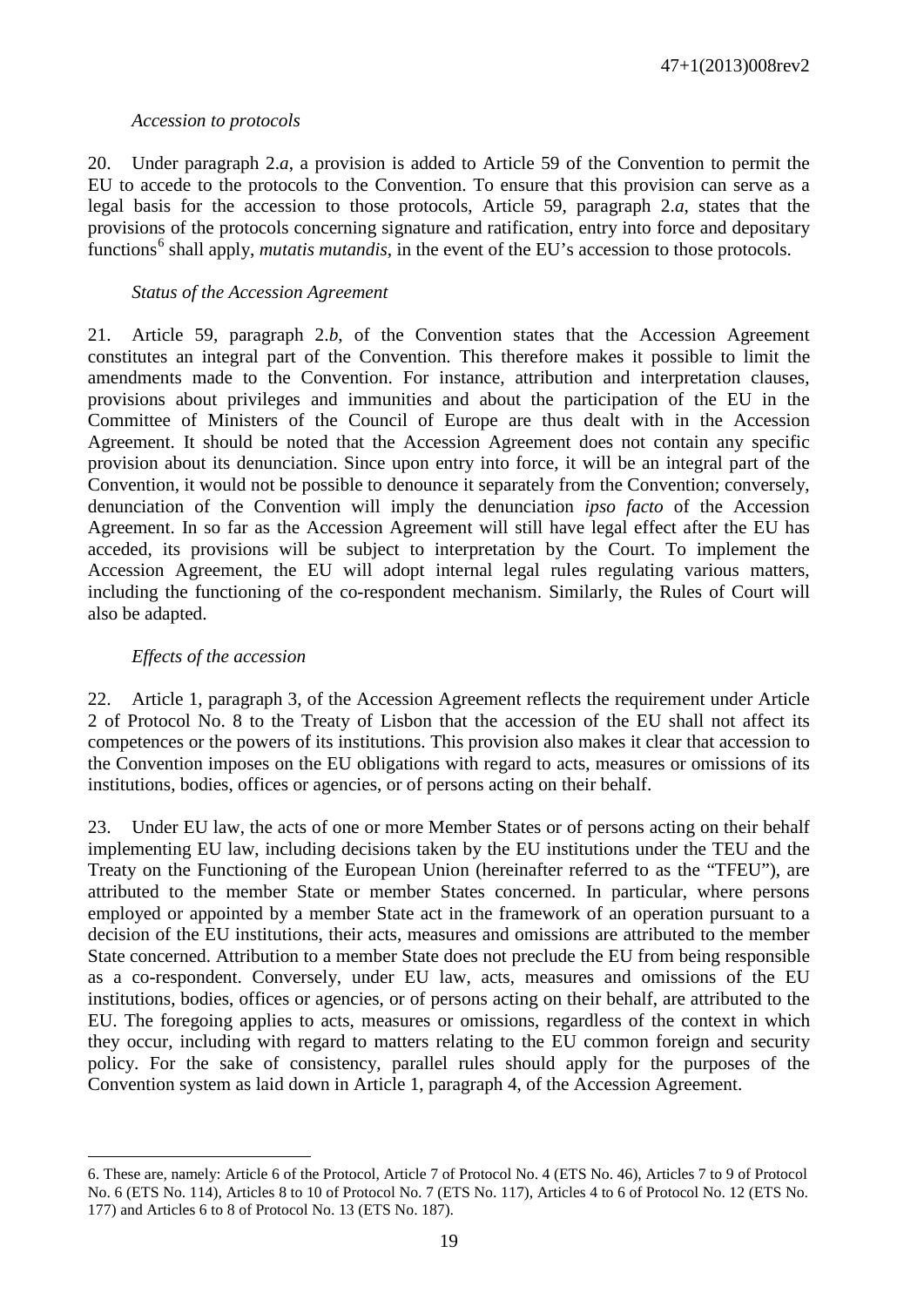<u>.</u>

24. More specifically, as regards the attributability of a certain action to either a Contracting Party or an international organisation under the umbrella of which that action was taken, in none of the cases in which the Court has decided on the attribution of extra-territorial acts or measures by Contracting Parties operating in the framework of an international organisation<sup>[7](#page-19-0)</sup> was there a specific rule on attribution, for the purposes of the Convention, of such acts or measures to either the international organisation concerned or its members.

25. The attribution of such an act to a member State of the EU shall not preclude the possibility that the European Union becomes a co-respondent in the same case if the conditions set out in Article 3 paragraph 2 are met, that it takes part in the procedure in accordance with the relevant paragraphs of the same Article and with Article 36, paragraph 4, of the Convention and that it may be held jointly responsible for a violation resulting from such an act, measure or omission, in accordance with Article 3, paragraph 7.

26. It should also be noted that, since the Court under the Convention has jurisdiction to settle disputes between individuals and the High Contracting Parties (as well as between High Contracting Parties) and therefore to interpret the provisions of the Convention, the decisions of the Court in cases to which the EU is party will be binding on EU institutions, including the  $CJEU.<sup>8</sup>$  $CJEU.<sup>8</sup>$  $CJEU.<sup>8</sup>$ 

# *Technical amendments to the Convention*

27. Three interpretation clauses are added to the Accession Agreement. This avoids amending the substantive provisions of the Convention and the protocols, thereby maintaining their readability. All of the protocols provide that their substantive provisions shall be regarded as additional articles to the Convention, and that all the provisions of the latter shall apply accordingly; this clarifies the accessory nature of the protocols to the Convention. It follows that these general interpretation clauses will also apply to the protocols without their needing to be amended to that effect.

28. By virtue of the first indent of Article 1, paragraph 5, various terms that explicitly refer to "States" as High Contracting Parties to the Convention (that is, "State", "States" or "States" Parties") will, after the accession, be understood as referring also to the EU as a High Contracting Party. The second indent of paragraph 5 contains a further list of terms relating more generally to the concept of "State" or to certain elements thereof. The inclusion of the terms "national law", "national laws", "national authority" and "domestic" in that list is justified as they should be understood as referring to the internal legal order of a High Contracting Party. The inclusion of the term "administration of the State" in that list is justified as, pursuant to Articles 298 and 336 of the TFEU, the institutions, bodies, offices and agencies of the EU have the support of a public administration and of a civil service. The last indent of paragraph 5 addresses terms which are contained in provisions of the Convention and certain protocols dealing with the justification of restrictions placed on the exercise of certain rights guaranteed by those instruments ("national security", "economic well-being of the country", "territorial integrity" and "life of the nation"). Those terms will be understood with regard to situations relating to the member States of the European Union either individually or collectively, irrespective of whether the European Union is the sole respondent in a case or a co-respondent

<span id="page-19-0"></span><sup>7.</sup> See, *inter alia*, *Behrami and Behrami v. France* and *Saramati v. France, Germany and Norway*, Application No. 71412/01, decision of 2 May 2007, paragraph 122; *Al-Jedda v. United Kingdom*, Application No. 27021/08, judgment of 7 July 2011, paragraph 76.

<span id="page-19-1"></span><sup>8.</sup> See also, in this respect, Court of Justice of the European Communities, opinion 1/91 of 14 December 1991 and opinion 1/92 of 10 April 1992.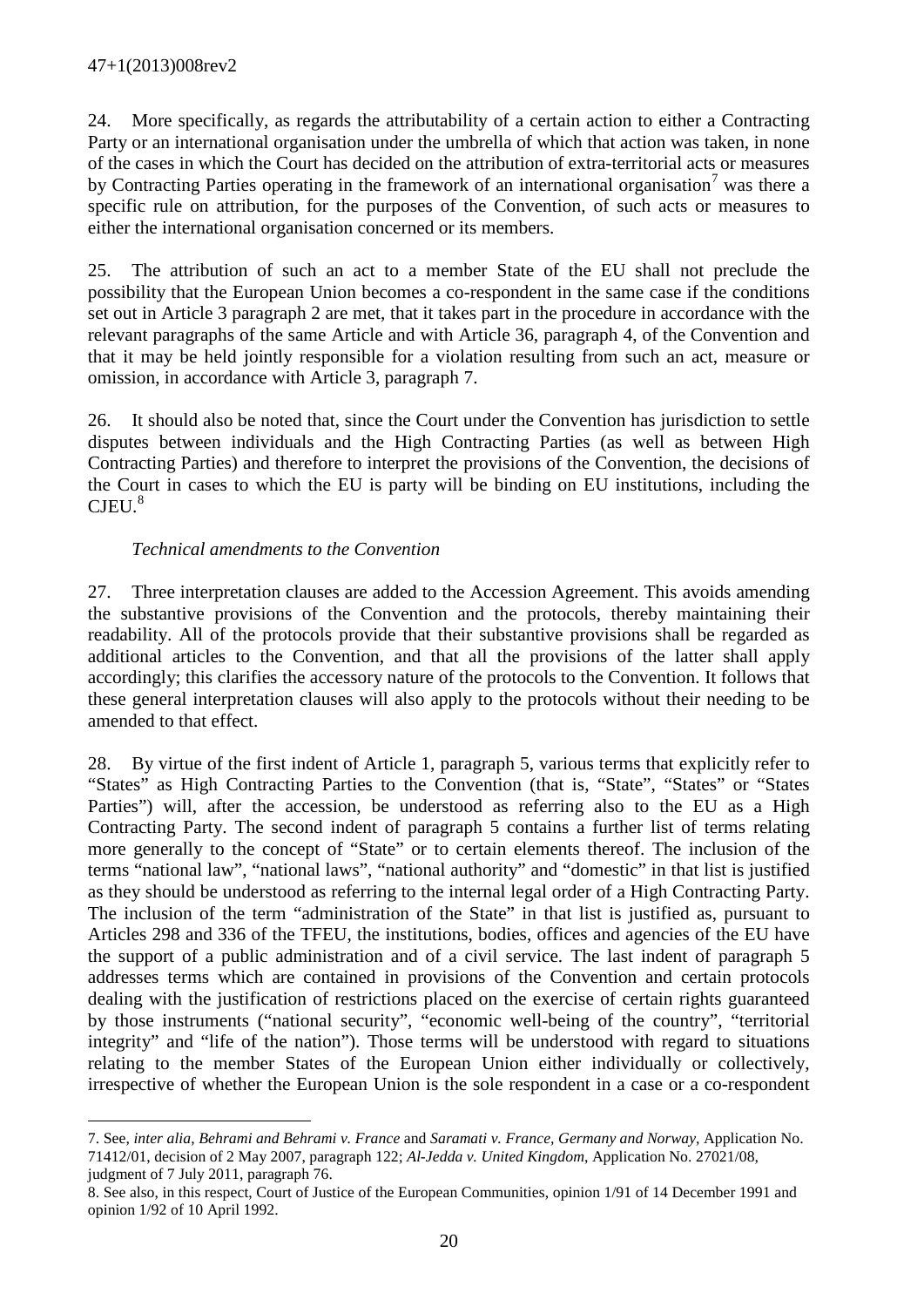in a case brought against those member States. As regards the application to the EU of the expression "life of the nation", it was noted that it may be interpreted as allowing the EU to take measures derogating from its obligations under the Convention in relation to measures taken by one if its member States in time of emergency in accordance with Article 15 of the Convention.

29. Article 1, paragraph 6, contains an additional interpretation clause which clarifies how the expression "everyone within their jurisdiction" in Article 1 of the Convention will apply to the EU. As jurisdiction under Article 1 of the Convention is primarily territorial, this interpretation clause clarifies that the EU is required to secure the rights of persons within the territories of the member States of the EU to which the TEU and the TFEU apply. Nevertheless, the Court has recognised that in certain exceptional circumstances, a High Contracting Party may exercise jurisdiction outside its territorial borders.<sup>[9](#page-20-0)</sup> Accordingly, where the Convention might apply to persons outside the territory to which the TEU and the TFEU apply, this clause makes it clear that they should be regarded as within the jurisdiction of the EU only in cases where they would be within the jurisdiction of a High Contracting Party which is a State had the alleged violation been attributable to that High Contracting Party.

30. Article 1, paragraph 7, refers to certain provisions in the Convention and certain protocols which use the terms "country" or "territory of a State". Given that the EU itself is neither a country nor a State, and therefore does not have a territory of its own, the provision clarifies that these terms are understood as referring to each of the territories of EU member States to which the TEU and the TFEU apply. The territorial scope of these treaties, including with regard to certain overseas countries and territories, is set out in Article 52 of the TEU and Article 355 of the TFEU.

31. There are some expressions in the Convention that have not been included in the interpretation clauses. An interpretation clause was not considered necessary for the expression "internal law" appearing in Articles 41 and 52 of the Convention, since this expression would be equally applicable to the EU as a High Contracting Party. For reasons pertaining to the specific legal order of the EU, the concept of EU citizenship is not analogous to the concept of nationality that appears in Articles 14 and 36 of the Convention, Article 3 of Protocol No. 4 and Article 1 of Protocol No. 12. Likewise, the terms "countries" appearing in Article 4, paragraph 3.*b*, of the Convention, "civilised nations" appearing in Article 7 of the Convention, and "State", "territorial" and "territory/territories" appearing in Articles 56 and 58 of the Convention and in the corresponding provisions of the protocols, $\frac{10}{10}$  $\frac{10}{10}$  $\frac{10}{10}$  do not require any adaptation as a result of the EU's accession. Finally, the absence of a reference to the word "State" in Article 2 of Protocol No. 6 (concerning death penalty in time of war) is due to the fact that the EU has no competence to avail itself of the option set out in that provision.

32. Finally, a technical amendment to Article 59, paragraph 5, of the Convention takes into account EU accession for the purposes of notification by the Secretary General.

# **Article 2 – Reservations to the Convention and its protocols**

33. The EU should accede to the Convention, as far as possible, on an equal footing with the other High Contracting Parties. Therefore, the conditions applicable to the other High Contracting Parties with regard to reservations, declarations and derogations under the

<sup>9.</sup> *Al-Skeini v. United Kingdom*, Application No. 55721/07, judgment of 7 July 2011, paragraphs 131-132. -

<span id="page-20-1"></span><span id="page-20-0"></span><sup>10.</sup> These are, namely: Article 4 of the Protocol, Article 5 of Protocol No. 4, Article 5 of Protocol No. 6, Article 6 of Protocol No. 7, Article 2 of Protocol No. 12 and Article 4 of Protocol No. 13.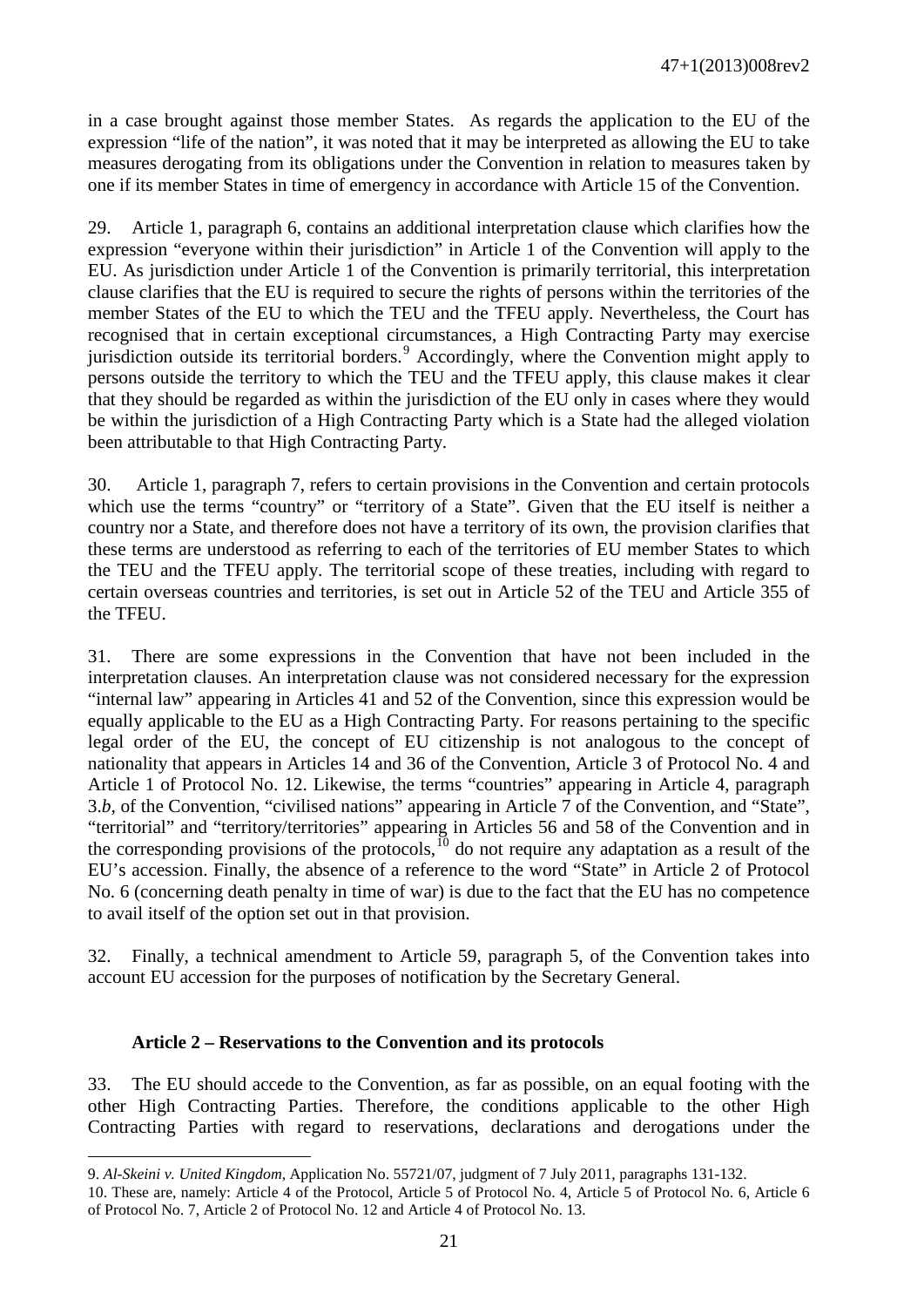Convention should also apply to the EU. For reasons of legal certainty, it was, however, agreed to include in the Accession Agreement a provision (Article 2, paragraph 1) allowing the EU to make reservations under Article 57 of the Convention under the same conditions as any other High Contracting Party. Any reservation should be consistent with the relevant rules of international law.

34. As Article 57 of the Convention currently only refers to "States", technical adaptations to paragraph 1 of that provision are necessary to allow the EU to make reservations under it (see Article 2, paragraph 2, of the Accession Agreement). The expression "law of the European Union" is meant to cover the Treaty on European Union, the Treaty on the Functioning of the European Union, or any other provision having the same legal value pursuant to those instruments (the EU "primary law") as well as legal provisions contained in acts of the EU institutions (the EU "secondary law").

35. In accordance with Article 1, paragraph 1, of the Accession Agreement, the EU accedes to the Convention, to the Protocol to the Convention and to Protocol No. 6 to the Convention. The EU may make reservations to the Convention and to the Protocol; no reservations are permitted to Protocol No. 6, pursuant to its Article 4. In the event of EU accession to other existing or future protocols, the possibility to make reservations is governed by Article 57 of the Convention and the relevant provisions of such protocols.

36. Article 2, paragraph 1, of the Accession Agreement gives the EU the possibility to make reservations to the Convention either when signing or when expressing its consent to be bound by the provisions of the Accession Agreement. In accordance with Article 23 of the 1969 Vienna Convention on the Law of Treaties, reservations to the Convention made at the moment of the signature of the Accession Agreement shall be confirmed, in order to be valid, at the moment of expression of consent to be bound by the provisions of the Accession Agreement.

# **Article 3 – Co-respondent mechanism**

37. A new mechanism is being introduced to allow the EU to become a co-respondent to proceedings instituted against one or more of its member States and, similarly, to allow the EU member States to become co-respondents to proceedings instituted against the EU.

# *Reasons for the introduction of the mechanism*

38. This mechanism was considered necessary to accommodate the specific situation of the EU as a non-State entity with an autonomous legal system that is becoming a Party to the Convention alongside its own member States. It is a special feature of the EU legal system that acts adopted by its institutions may be implemented by its member States and, conversely, that provisions of the EU founding treaties agreed upon by its member States may be implemented by institutions, bodies, offices or agencies of the EU. With the accession of the EU, there could arise the unique situation in the Convention system in which a legal act is enacted by one High Contracting Party and implemented by another.

39. The newly introduced Article 36, paragraph 4, of the Convention provides that a corespondent has the status of a party to the case. If the Court finds a violation of the Convention, the co-respondent will be bound by the obligations under Article 46 of the Convention. The corespondent mechanism is therefore not a procedural privilege for the EU or its member States, but a way to avoid gaps in participation, accountability and enforceability in the Convention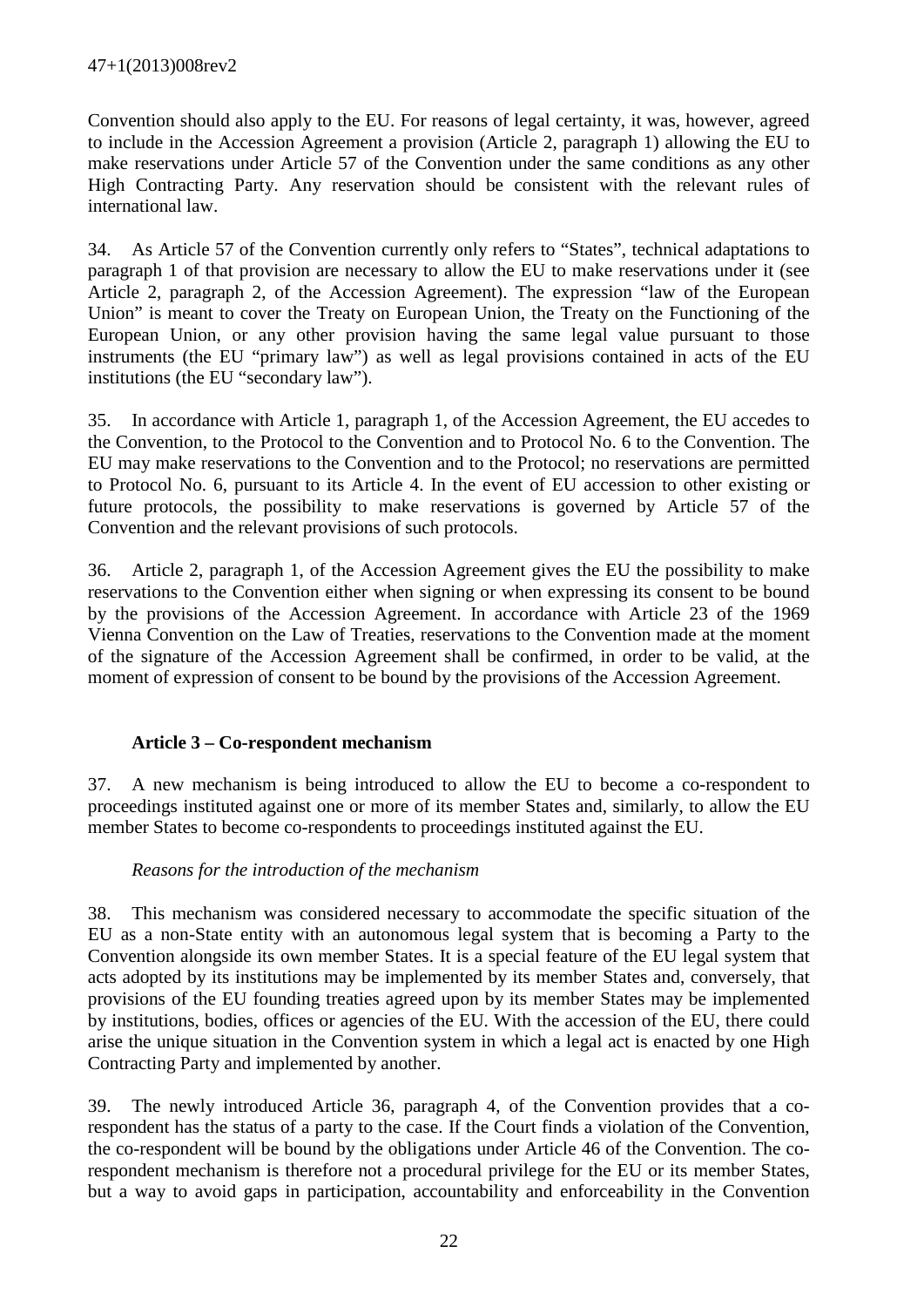system. This corresponds to the very purpose of EU accession and serves the proper administration of justice.

40. As regards the position of the applicant, the newly introduced Article 36, paragraph 4, of the Convention states that the admissibility of an application shall be assessed without regard to the participation of the co-respondent in the proceedings. This provision thus ensures that an application will not be declared inadmissible as a result of the participation of the co-respondent, notably with regard to the exhaustion of domestic remedies within the meaning of Article 35, paragraph 1, of the Convention. Moreover, applicants will be able to make submissions to the Court in each case before a decision on joining a co-respondent is taken (see below, paragraphs 47 to 50).

41. The introduction of the co-respondent mechanism is also fully in line with Article 1.*b* of Protocol No. 8 to the Treaty of Lisbon, which requires the Accession Agreement to provide for "the mechanisms necessary to ensure that … individual applications are correctly addressed to Member States and/or the Union, as appropriate". Using the language of this protocol, the corespondent mechanism offers the opportunity to "correct" applications in the following two ways.

# *Situations in which the co-respondent mechanism may be applied*

42. The mechanism would allow the EU to become a co-respondent to cases in which the applicant has directed an application only against one or more EU member States. Likewise, the mechanism would allow the EU member States to become co-respondents to cases in which the applicant has directed an application only against the EU.

43. Where an application is directed against both the EU and an EU member State, the mechanism would also be applied if the EU or the member State was not the party that acted or omitted to act in respect of the applicant, but was instead the party that provided the legal basis for that act or omission. In this case, the co-respondent mechanism would allow the application not to be declared inadmissible in respect of that party on the basis that it is incompatible *ratione personae*.

44. In cases in which the applicant alleges different violations by the EU and one or more of its member States separately, the co-respondent mechanism will not apply.

# *Third party intervention and the co-respondent mechanism*

45. The co-respondent mechanism differs from third party interventions under Article 36, paragraph 2, of the Convention. The latter only gives the third party (be it a High Contracting Party to the Convention or, for example, another subject of international law or a nongovernmental organisation) the opportunity to submit written comments and participate in the hearing in a case before the Court, but it does not become a party to the case and is not bound by the judgment. A co-respondent becomes, on the contrary, a full party to the case and will therefore be bound by the judgment. The introduction of the co-respondent mechanism should thus not be seen as precluding the EU from participating in the proceedings as a third party intervener, where the conditions for becoming a co-respondent are not met.

46. It is understood that a third party intervention may often be the most appropriate way to involve the EU in a case. For instance, if an application is directed against a State associated to parts of the EU legal order through separate international agreements (for example, the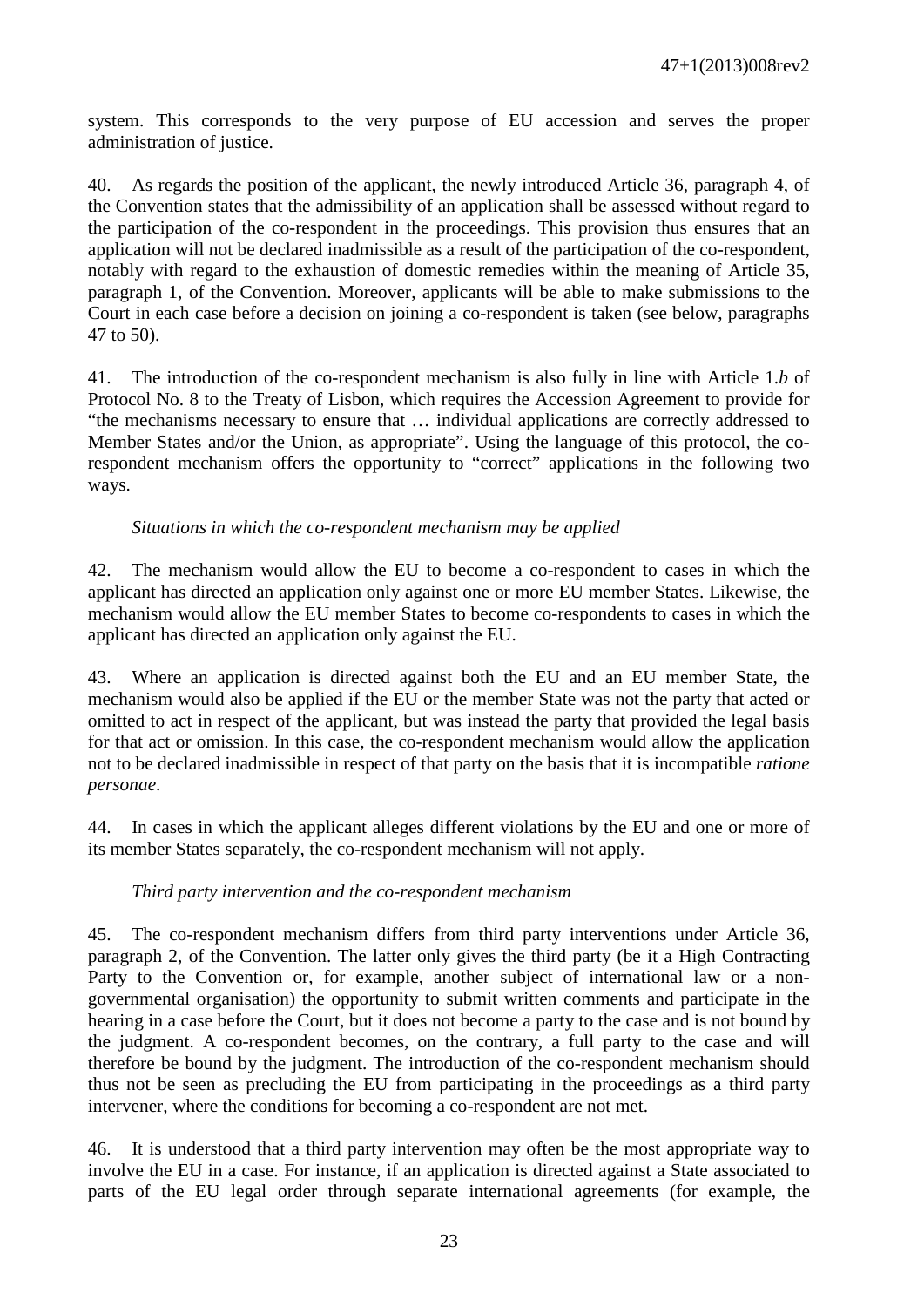<u>.</u>

Schengen and Dublin Agreements and the Agreement on the European Economic Area) concerning obligations arising from such agreements, third party intervention would be the only way for the EU to participate in the proceedings. The issue of the EU requesting leave to intervene will be dealt with in separate memoranda of understanding between the EU and the concerned States, upon their request.

# *The tests for triggering the co-respondent mechanism*

47. In order to identify cases involving EU law suitable for applying the co-respondent mechanism, two tests are set out in Article 3, paragraphs 2 and 3, of the Accession Agreement. These tests would apply taking account of provisions of EU law as interpreted by the competent courts. The fact that the alleged violation may arise from a positive obligation deriving from the Convention would not affect the application of these tests. They would also cover cases in which the applications were directed from the outset against both the EU and one or more of its member States (Article 3, paragraph 4, of the Accession Agreement).

48. In the case of applications notified to one or more member States of the EU, but not to the EU itself (paragraph 2), the test is fulfilled if it appears that the alleged violation notified by the Court calls into question the compatibility of a provision of (primary or secondary) EU law, including decisions taken under the TEU and the TFEU, with the rights at issue defined in the Convention or in the protocols to which the European Union has acceded. This would be the case, for instance, if an alleged violation could only have been avoided by a member State disregarding an obligation under EU law (for example, when an EU law provision leaves no discretion to a member State as to its implementation at the national level).

49. In the case of applications notified to the EU, but not to one or more of its member States (paragraph 3), the EU member States may become co-respondents if it appears that the alleged violation as notified by the Court calls into question the compatibility of a provision of the primary law of the EU with the Convention rights at issue.

50. On the basis of the relevant case law of the Court, it can be expected that such a mechanism may be applied only in a limited number of cases.

# *Outline of the procedure under the co-respondent mechanism*

51. The co-respondent mechanism will not alter the current practice under which the Court makes a preliminary assessment of an application, with the result that many manifestly illfounded or otherwise inadmissible applications are not communicated. Therefore, the corespondent mechanism should only be applied to cases which have been notified to a High Contracting Party<sup>11</sup>. Article 3, paragraph 5, of the Accession Agreement outlines the procedure and the conditions for applying the co-respondent mechanism, whereby a High Contracting Party becomes a co-respondent either by accepting an invitation by the Court or by decision of the Court upon the request of that High Contracting Party. The following paragraphs are understood as merely illustrating this provision. For those cases selected by the Court for notification, the procedure initially follows the information indicated by the applicant in the application form.

<span id="page-23-0"></span><sup>11.</sup> The term "notified" refers to the procedure whereby, pursuant to Article 54, paragraph 2, letter b of the Rules of the Court, the Court gives notice of an application to a respondent.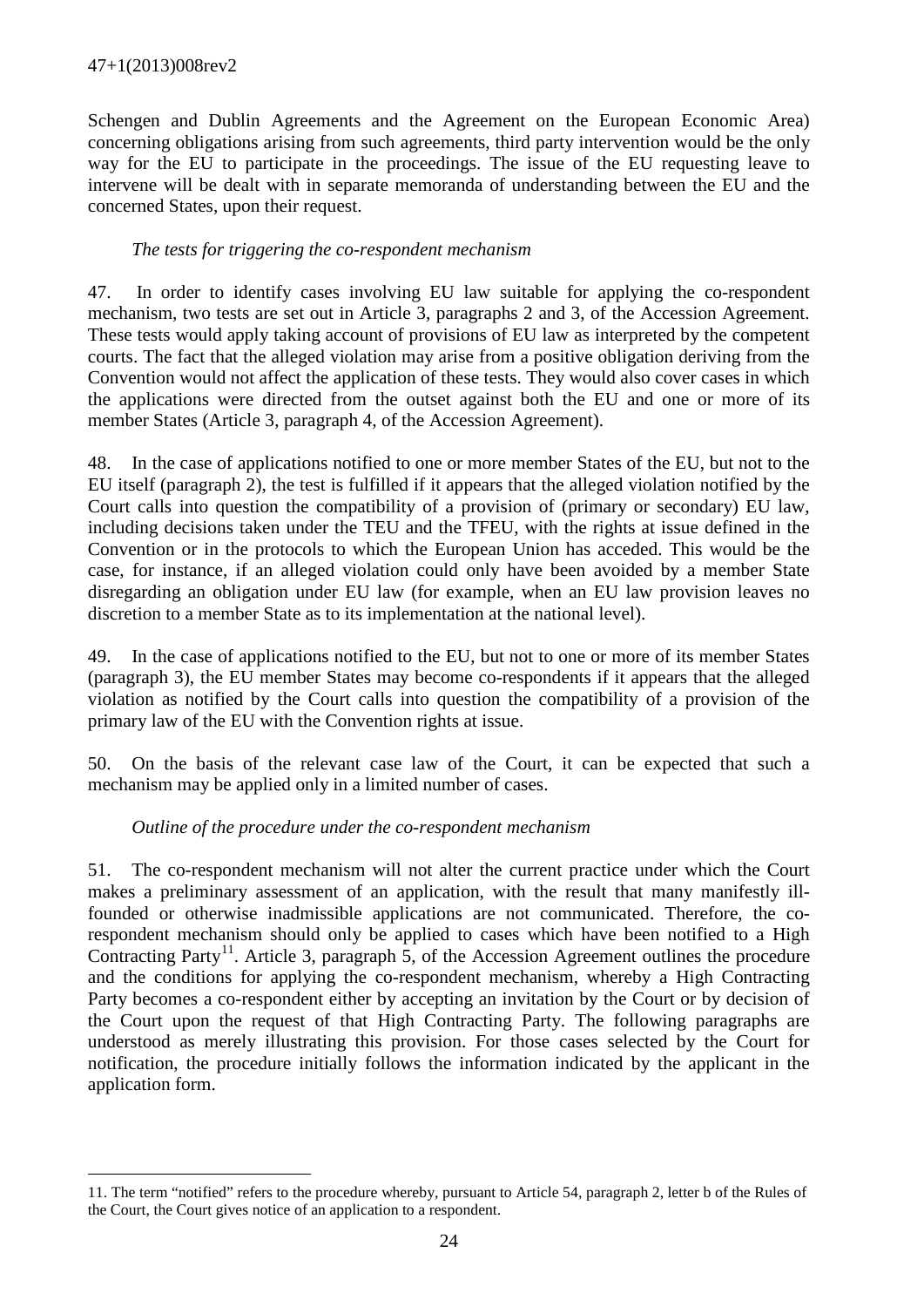*A. Applications directed against one or more member States of the European Union, but not against the European Union itself (or vice versa)*

52. In cases in which the application is directed against one (or more) member State(s) of the EU, but not against the EU itself, the latter may, if it considers that the criteria set out in Article 3, paragraph 2, of the Accession Agreement are fulfilled, request to join the proceedings as corespondent. Where the application is directed against the EU, but not against one (or more) of its member States, the EU member States may, if they consider that the criteria set out in Article 3, paragraph 3, of the Accession Agreement are fulfilled, request to join the proceedings as corespondents. Any such request should be reasoned. In order to enable the potential corespondent to make such requests, it is important that the relevant information on applications, including the date of their notification to the respondent, is rapidly made public. The Court's system of publication of communicated cases should ensure the dissemination of such information.

53. Moreover, the Court may, when notifying an alleged violation or at a later stage of the proceedings, invite a High Contracting Party to participate in the proceedings as a co-respondent if it considers that the criteria set out in Article 3, paragraphs 2 or 3, as appropriate, are met. In such case, the acceptance of the invitation by that High Contracting Party would be a necessary condition for the latter to become co-respondent. No High Contracting Party may be compelled to become a co-respondent. This reflects the fact that the initial application was not addressed against the potential co-respondent, and that no High Contracting Party can be forced to become a party to a case where it was not named in the original application.

54. The Court will inform both the applicant and the respondent about the invitation or the request, and set a short time limit for comments.

55. In the event of a request to join the proceedings as a co-respondent made by a High Contracting Party, the Court will decide, having considered the reasons stated in its request as well as any submissions by the applicant and the respondent, whether to admit the co-respondent to the proceedings, and will inform the requester and the parties to the case of its decision. When taking such a decision, the Court will limit itself to assessing whether the reasons stated by the High Contracting Party (or Parties) making the request are plausible in the light of the criteria set out in Article 3, paragraphs 2 or 3, as appropriate, without prejudice to its assessment of the merits of the case. The decision of the Court to join a High Contracting Party to a case as a corespondent may include specific conditions (for example, the provision of legal aid in order to protect the interest of the applicant) if considered necessary in the interests of the proper administration of justice.

#### *B. Applications directed against both the EU and one or more of its member States*

56. In a case which has been directed against and notified to both the EU and one or more of its member States in respect of at least one alleged violation, either of these respondents may, if it considers that the conditions relating to the nature of the alleged violation set out in Article 3, paragraphs 2 or 3, are met, ask the Court to change its status to that of co-respondent. As in the case described under *A* above, the Court may invite a respondent to change its status, but the acceptance by the concerned respondent would be a necessary condition for such a change. The High Contracting Party (or Parties) becoming co-respondent(s) would be the Party (or Parties) which is (or are) not responsible for the act or omission which allegedly caused the violation, but only for the legal basis of such an act or omission.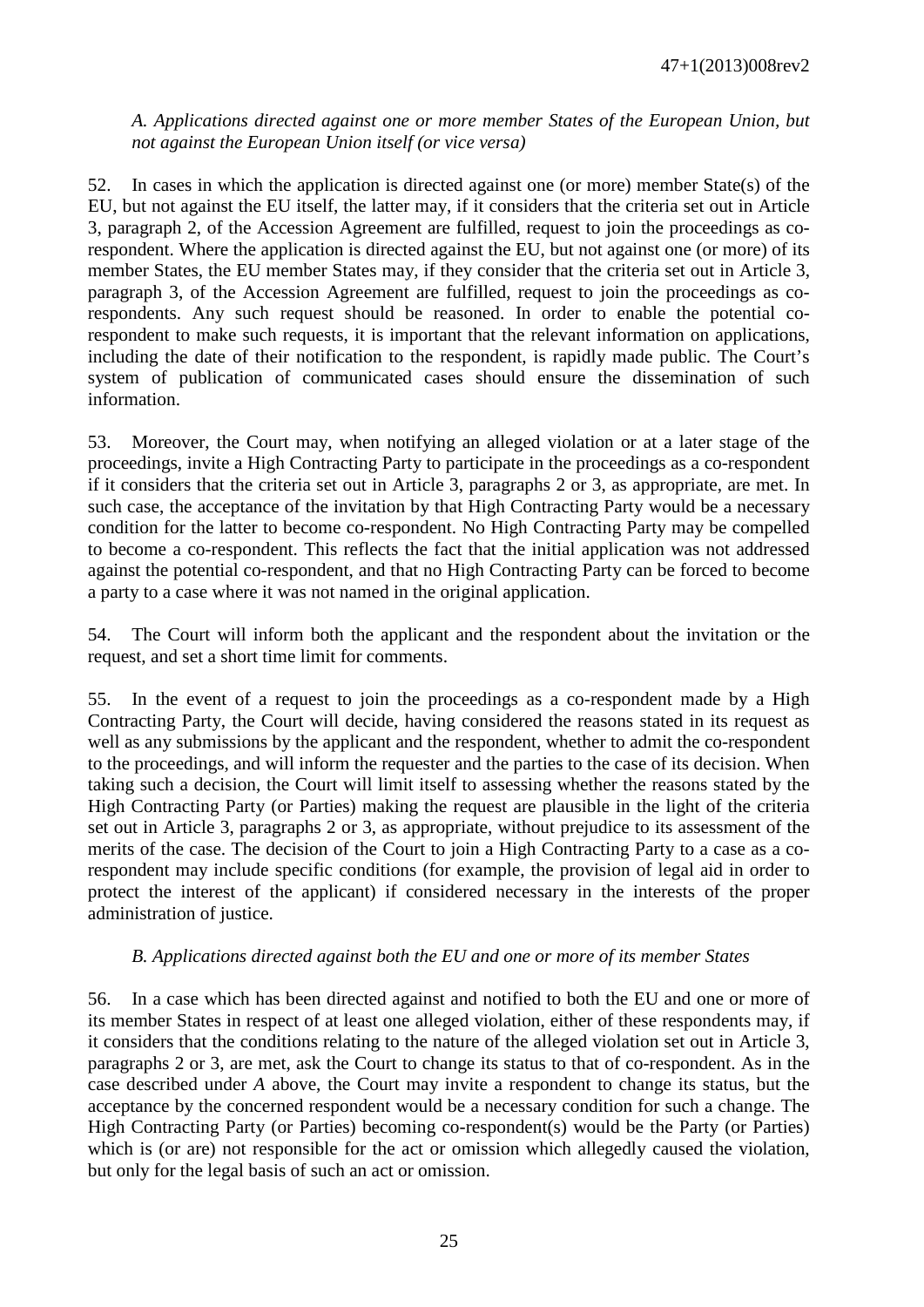57. The Court will inform both the applicant and the other respondent about the invitation or the request, and set a short time limit for comments.

58. In the event of a request for a change of status made by a respondent, the Court will decide whether to make the change of status, having considered the reasons stated in the request, as well as any submissions by the applicant and the other respondent. The Court will inform the parties to the case of its decision. When taking such a decision, the Court will limit itself to assessing whether the reasons stated by the High Contracting Party (or Parties) making the request are plausible in the light of the criteria set out in Article 3, paragraph 2 or 3, as appropriate, of the Accession Agreement, without prejudice to its assessment of the merits of the case.

#### *Termination of the co-respondent mechanism*

59. The Court may, at any stage of the proceedings, decide to terminate the participation of the co-respondent, particularly if it should receive a joint representation by the respondent and the co-respondent that the criteria for becoming a co-respondent are not (or no longer) met. In the absence of any such decision, the respondent and the co-respondent continue to participate jointly in the case until the proceedings end.

#### *Friendly settlements*

60. Both the respondent and the co-respondent will need to agree to a friendly settlement under Article 39 of the Convention.

# *Unilateral declarations*

61. Both the respondent and the co-respondent will need to agree to make a unilateral declaration of a violation for which they are both responsible.

# *Effects of the co-respondent mechanism*

62. As noted above, it is a special feature of the EU legal system that acts adopted by its institutions may be implemented by its member States and, conversely, that provisions of the EU founding treaties established by its member States may be implemented by institutions, bodies, offices or agencies of the EU. Therefore, the respondent and the co-respondent(s) are normally held jointly responsible for any alleged violation in respect of which a High Contracting Party has become a co-respondent. The Court may, however, hold only the respondent or the corespondent(s) responsible for a given violation on the basis of the reasons given by the respondent and the co-respondent, and having sought the views of the applicant. Apportioning responsibility separately to the respondent and the co-respondent(s) on any other basis would entail the risk that the Court would assess the distribution of competences between the EU and its member States. It should also be recalled that the Court in its judgments rules on whether there has been a violation of the Convention and not on the validity of an act of a High Contracting Party or of the legal provisions underlying the act or omission that was the subject of the complaint.

# *Referral to the Grand Chamber*

63. Any Party may request the referral of a case to the Grand Chamber under Article 43 of the Convention; the respondent or co-respondent could therefore make such a request without the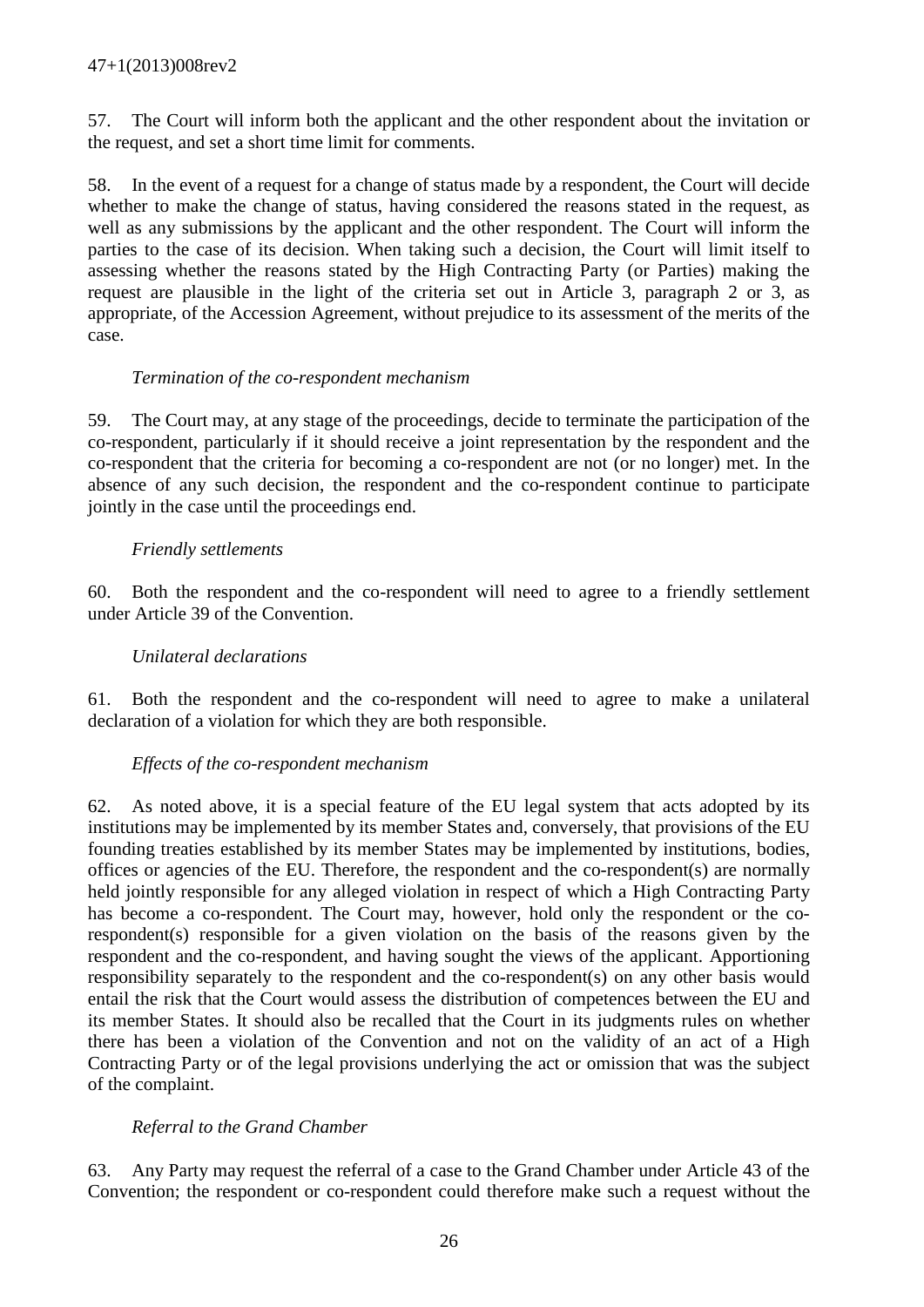agreement of the other. Internal EU rules may, however, set out the conditions for such a request. Should a request be accepted, the Grand Chamber would re-examine the case as a whole, in respect of all alleged violations considered by the Chamber and with regard to all Parties.

# *Exclusion of retroactivity*

64. Article 3, paragraph 8, of the Accession Agreement provides that the co-respondent mechanism applies only to applications submitted to the Court from the date on which the EU accedes to the Convention (that is, the date upon which the Accession Agreement comes into force), including applications concerning acts by EU member States based on EU law adopted before the EU became a Party to the Convention.

# *Prior involvement of the CJEU in cases in which the EU is a co-respondent*

65. Cases in which the EU may be a co-respondent arise from individual applications concerning acts or omissions of EU member States. The applicant will first have to exhaust domestic remedies available in the national courts of the respondent member State. These national courts may or, in certain cases, must refer a question to the CJEU for a preliminary ruling on the interpretation and/or validity of the EU act at issue (Article 267 of the TFEU). Since the parties to the proceedings before the national courts may only suggest such a reference, this procedure cannot be considered as a legal remedy that an applicant must exhaust before making an application to the Court. However, without such a preliminary ruling, the Court would be required to adjudicate on the conformity of an EU act with human rights, without the CJEU having had the opportunity to do so, by ruling on, as the case may be, the validity of a provision of secondary law or the interpretation of a provision of primary law.

66. Even though this situation is expected to arise rarely, it was considered desirable that an internal EU procedure be put in place to ensure that the CJEU has the opportunity to assess the compatibility with the rights at issue defined in the Convention or in the protocols to which the European Union has acceded of the provision of EU law which has triggered the participation of the EU as a co-respondent. Assessing the compatibility with the Convention shall mean to rule on the validity of a legal provision contained in acts of the EU institutions, bodies, offices or agencies, or on the interpretation of a provision of the TEU, the TFEU or of any other provision having the same legal value pursuant to those instruments. Such assessment should take place before the Court decides on the merits of the application. This procedure, which is inspired by the principle of subsidiarity, only applies in cases in which the EU has the status of a corespondent. It is understood that the parties involved – including the applicant, who will be given the possibility to obtain legal aid – will have the opportunity to make observations in the procedure before the CJEU*.*

67. The CJEU will not assess the act or omission complained of by the applicant, but the EU legal basis for it.

68. The prior involvement of the CJEU will not affect the powers and jurisdiction of the Court. The assessment of the CJEU will not bind the Court.

69. The examination of the merits of the application by the Court should not resume before the parties and any third party interveners have had the opportunity to assess properly the consequences of the ruling of the CJEU. In order not to delay unduly the proceedings before the Court, the EU shall ensure that the ruling is delivered quickly. In this regard, it is noted that an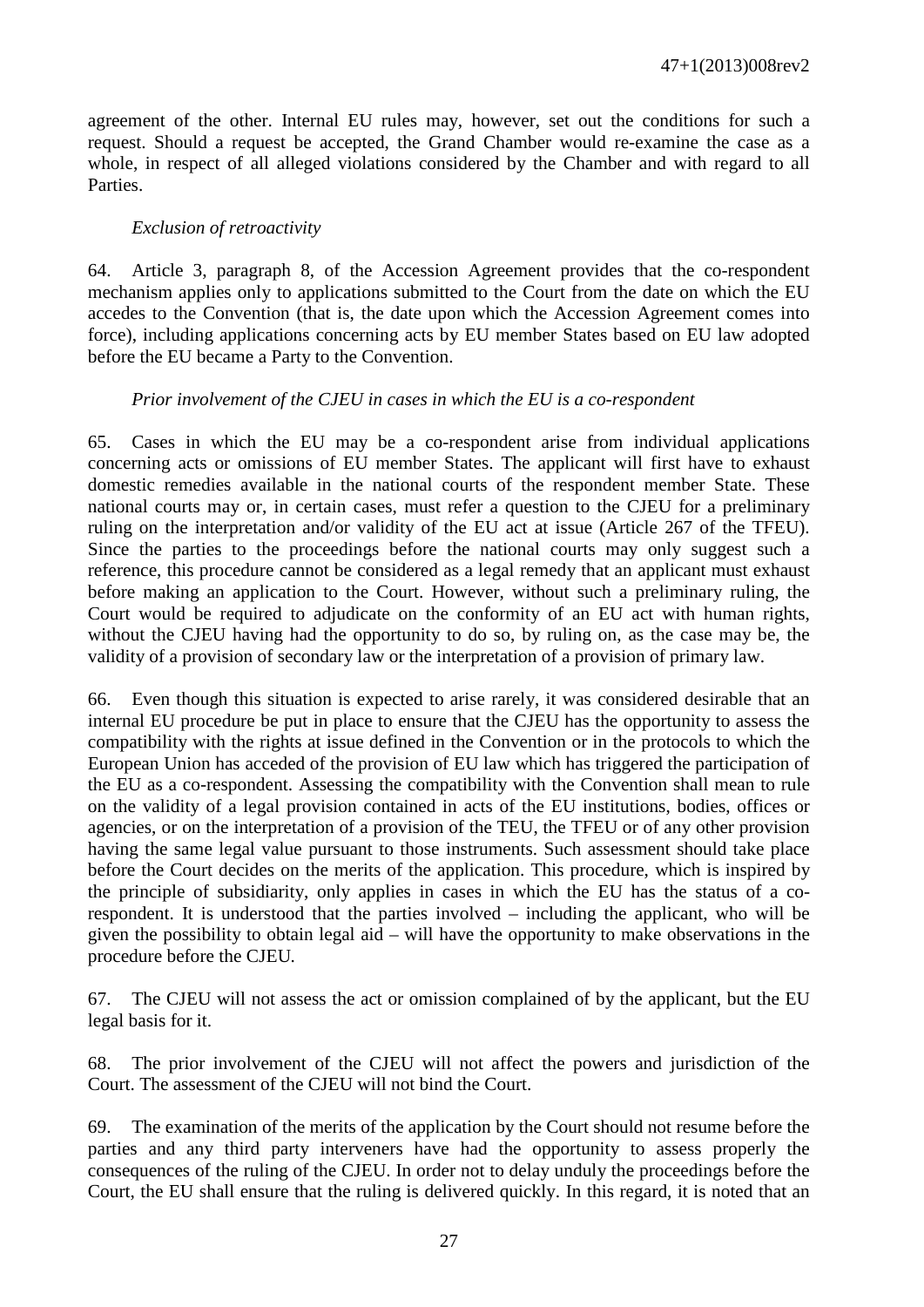accelerated procedure before the CJEU already exists and that the CJEU has been able to give rulings under that procedure within six to eight months.

#### **Article 4 – Inter-Party cases**

70. Once the EU is a Party to the Convention, all States Parties to the Convention will be able to bring a case against the EU and vice versa under Article 33 of the Convention.

71. The term "High Contracting Party" is used in the text of Article 33 of the Convention. Changing the heading to "Inter-Party cases" makes that heading correspond to the substance of Article 33 after the EU's accession. For the sake of consistency, the reference to "inter-state applications" in Article 29, paragraph 2, of the Convention is likewise adjusted.

72. An issue not governed by the Accession Agreement is whether EU law permits inter-Party applications to the Court involving issues of EU law between EU member States, or between the EU and one of its member States. In particular, Article 344 of the TFEU (to which Article 3 of Protocol No. 8 to the Treaty of Lisbon refers) states that EU member States "undertake not to submit a dispute concerning the interpretation or application of the Treaties to any method of settlement other than those provided for therein".

# **Article 5 – Interpretation of Articles 35 and 55 of the Convention**

73. This provision clarifies that, as a necessary consequence of the EU accession to the Convention, proceedings before the CJEU (currently consisting of the Court of Justice, the General Court and the Civil Service Tribunal) shall not be understood as constituting procedures of international investigation or settlement, submission to which would make an application inadmissible under Article 35, paragraph 2.*b*, of the Convention. In this respect, it should also be noted that in the judgment in the case of *Karoussiotis v. Portugal* (No. 23205/08 of 1 February 2011) the Court specified that proceedings before the European Commission pursuant to Article 258 of the TFEU shall not be understood as constituting procedures of international investigation or settlement pursuant to Article 35, paragraph 2.*b*, of the Convention.

74. As regards Article 55 of the Convention, which excludes other means of dispute settlement concerning the interpretation or application of the Convention, it is the understanding of the Parties that, with respect to EU member States, proceedings before the CJEU do not constitute a "means of dispute settlement" within the meaning of Article 55 of the Convention. Therefore, Article 55 of the Convention does not prevent the operation of the rule set out in Article 344 of the TFEU.

# **Article 6 – Election of judges**

75. It is agreed that a delegation of the European Parliament should be entitled to participate, with the right to vote, in the sittings of the Parliamentary Assembly of the Council of Europe (and its relevant bodies) whenever it exercises its functions related to the election of judges under Article 22 of the Convention. It was considered appropriate that the European Parliament should be entitled to the same number of representatives in the Parliamentary Assembly as the States entitled to the highest number of representatives under Article 26 of the Statute of the Council of Europe.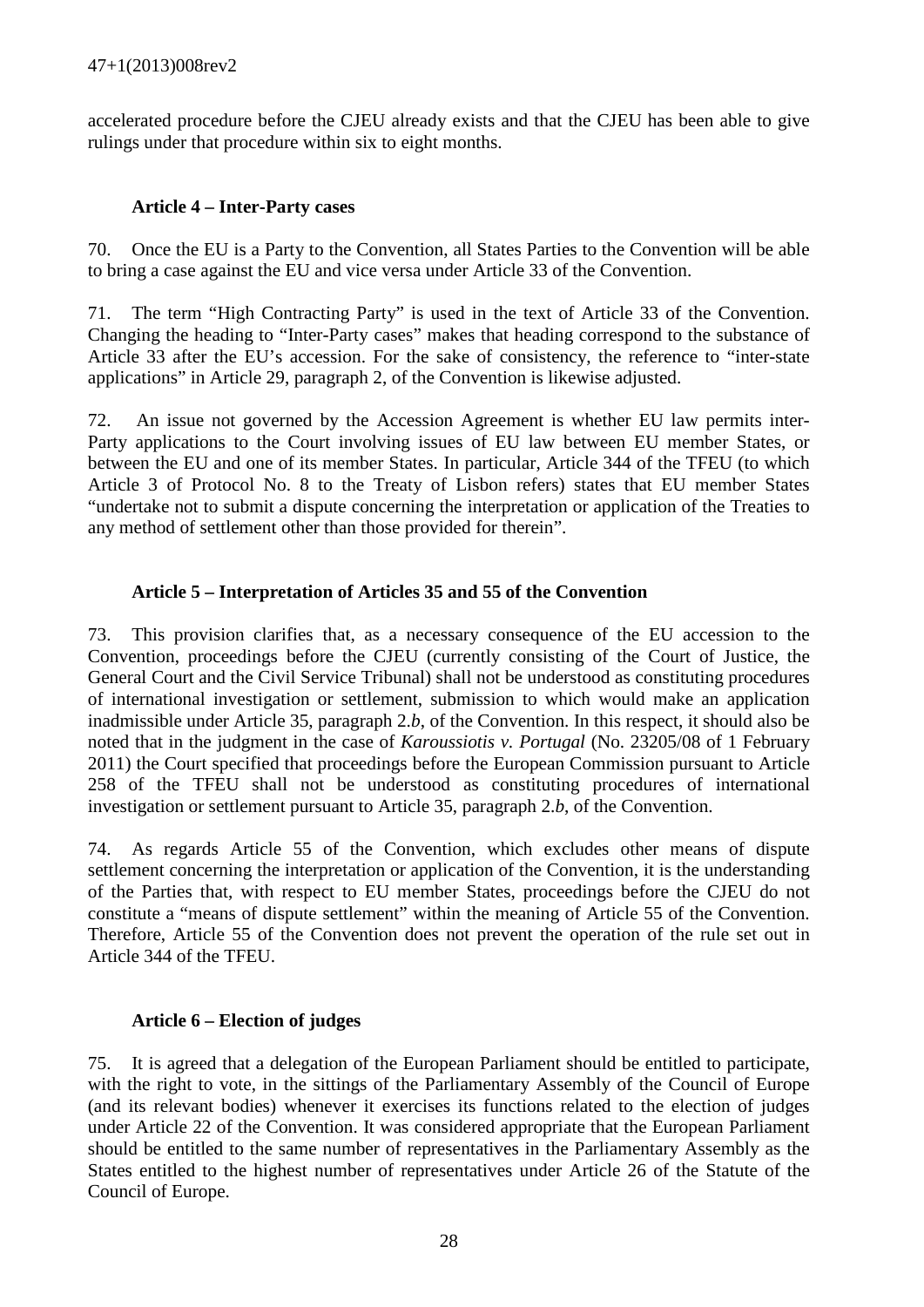47+1(2013)008rev2

76. Modalities for the participation of the European Parliament in the work of the Parliamentary Assembly and its relevant bodies will be defined by the Parliamentary Assembly in co-operation with the European Parliament. These modalities will be reflected in the Parliamentary Assembly's internal rules. Discussions between the Parliamentary Assembly and the European Parliament to that effect already took place during the drafting of the Accession Agreement. It is also understood that internal EU rules will define the modalities for the selection of the list of candidates in respect of the EU to be submitted to the Parliamentary Assembly.

77. It is not necessary to amend the Convention in order to allow for the election of a judge in respect of the EU since Article 22 provides that a judge shall be elected with respect to each High Contracting Party. As laid down in Article 21, paragraphs 2 and 3, of the Convention, the judges of the Court are independent and act in their individual capacity. The judge elected in respect of the EU shall participate equally with the other judges in the work of the Court and have the same status and duties.

#### **Article 7 – Participation of the European Union in the meetings of the Committee of Ministers of the Council of Europe**

#### *Participation as regards functions explicitly foreseen in the Convention*

78. The Convention explicitly confers a number of functions upon the Committee of Ministers of the Council of Europe, the main one being the supervision of the execution of the Court's judgments under Article 46 of the Convention and of the terms of friendly settlements under Article 39 of the Convention. The Committee of Ministers is also entitled to request advisory opinions from the Court on certain legal questions concerning the interpretation of the Convention and the protocols (Article 47 of the Convention) and to reduce, at the request of the plenary Court, the number of judges of the Chambers (Article 26, paragraph 2, of the Convention). Upon accession, the EU shall be entitled to participate in the Committee of Ministers' meetings, with the right to vote, when the latter takes decisions under these provisions. As all other High Contracting Parties, it shall have one vote.

79. To date, the Convention does not contain specific provisions regarding the adoption of protocols. Following the EU's accession to the Convention, it is consistent with the principles underlying the Accession Agreement and with the principles of the Vienna Convention on the Law of Treaties (in particular Article  $39^{12}$  $39^{12}$  $39^{12}$ ) to ensure that the EU can participate on an equal footing with the other High Contracting Parties in the adoption of Committee of Ministers decisions relating to the adoption of protocols. In order to allow such participation of the EU, the Accession Agreement will add a new paragraph to Article 54 of the Convention (where it is stated that the Convention shall not prejudice the statutory powers of the Committee of Ministers), providing an explicit legal basis in the Convention for the Committee of Ministers' power to adopt protocols to the Convention. A reference to this new paragraph of Article 54 appears in Article 7, paragraph 2, of the Accession Agreement entitling the EU to participate in the Committee of Ministers, with the right to vote, when the latter takes decisions under specific provisions of the Convention. This provision will constitute a *lex specialis* in respect of the Statute of the Council of Europe, and in particular in respect of Article 15.*a* thereof. This is an exceptional provision derived from the particular circumstances of the accession of the EU to

<u>.</u>

<span id="page-28-0"></span><sup>12.</sup> Pursuant to Article 39: "A treaty may be amended by agreement between the parties (…)".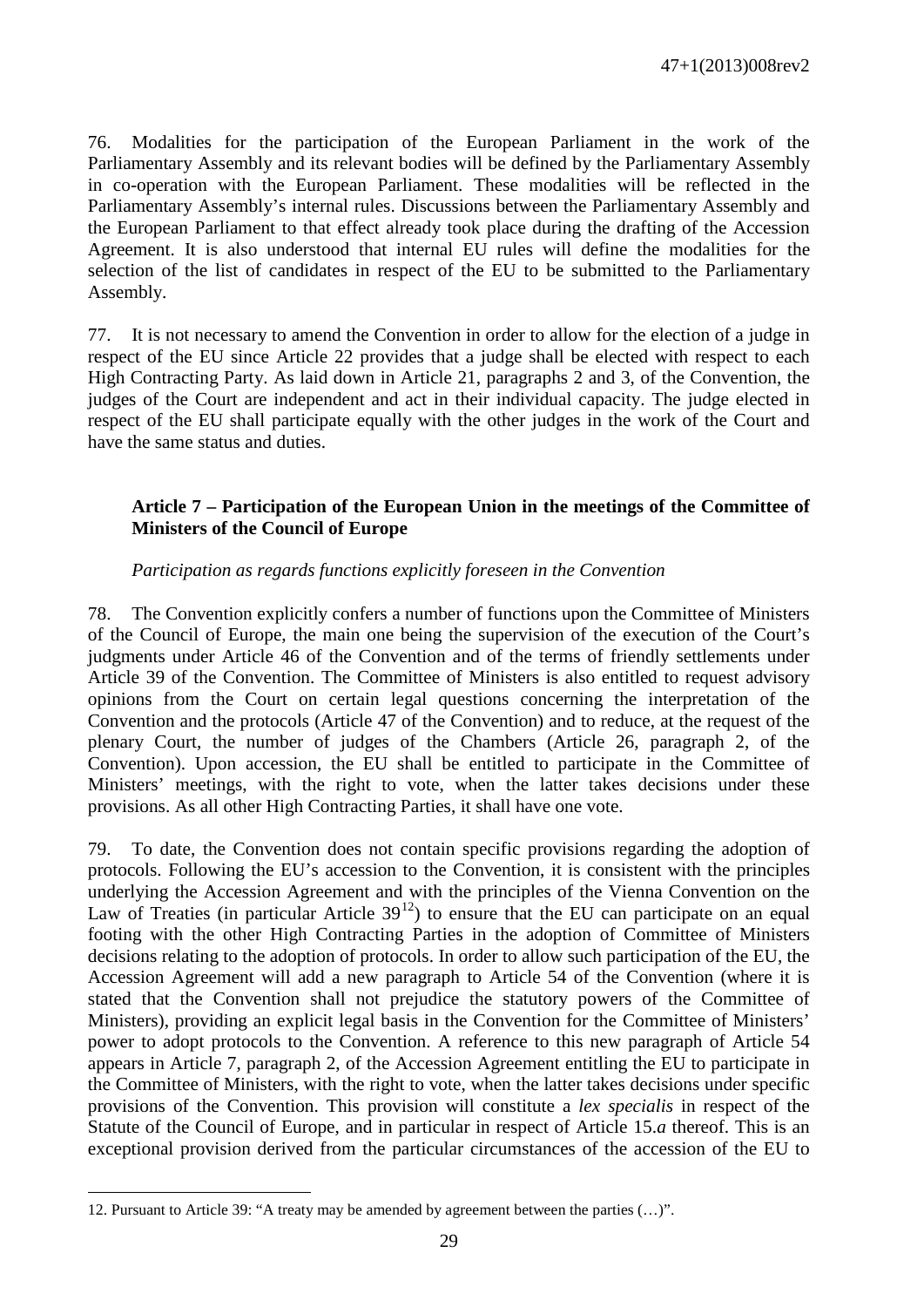-

this Convention and the exceptional character of its participation. Therefore, these arrangements do not constitute a precedent for other Council of Europe conventions.

#### *Participation as regards functions not explicitly foreseen in the Convention*

80. The Convention does not deal with the adoption of a number of other legal instruments and texts, such as recommendations, resolutions and declarations, which are directly related to the functions exercised by virtue of the Convention by the Committee of Ministers<sup>[13](#page-29-0)</sup> or the Parliamentary Assembly of the Council of Europe. Such legal instruments and texts may be addressed, for example, to the member States of the Council of Europe in their capacity of High Contracting Parties to the Convention, to the Committee of Ministers itself,  $^{14}$  $^{14}$  $^{14}$  to the Court<sup>[15](#page-29-2)</sup> or, where appropriate, to other relevant bodies.

81. After accession, the EU will be consulted within the Committee of Ministers<sup>[16](#page-29-3)</sup> before the adoption of instruments or texts mentioned in Article 7, paragraph 3, of the Accession Agreement. The consultation will be limited to those instruments or texts that directly concern the functioning of the Convention system, for instance in terms of procedures before the Court, and the Committee of Ministers, as well as of procedures for the implementation of the Convention at domestic level. The latter include the domestic procedures of selection of candidates for election of judges by the Parliamentary Assembly in accordance with Article 22 of the Convention. The consultation will not extend to the adoption of other instruments or texts based on the Convention or the Court's case law, or inspired by them, aiming more generally at defining common principles in the development, promotion and protection of human rights. The expression "within the Committee of Ministers" indicates that a consultation of the EU will take place after the transmission of a draft instrument or text to the Committee of Ministers following its preparation by the competent subordinate body of the Council of Europe. The Committee of Ministers is required to take due account of the position that the EU may express, it being understood that it will not be bound by such position. Should the EU not express a position, the Committee of Ministers will proceed to the adoption of the instrument or text. This principle is set out in Article 7, paragraph 3, of the Accession Agreement.

# *Participation as regards the supervision of judgments and friendly settlements*

82. Under EU law, the EU and its member States under certain circumstances are obliged to act in a co-ordinated manner when expressing positions and voting. Therefore it is considered necessary to make specific provisions for the participation of the EU in the Committee of Ministers' supervision process under Articles 39 and 46 of the Convention. Appropriate guarantees are required to ensure that the combined votes of the EU and its member States will not prejudice the effective exercise by the Committee of Ministers of its supervisory functions under Articles 39 and 46 of the Convention. A general obligation to that effect appears in Article 7, paragraph 4, which also contains a number of specific provisions.

<span id="page-29-0"></span><sup>13.</sup> For instance, the Committee of Ministers has adopted specific rules for the exercise of its functions regarding the supervision of the execution of judgments under Article 46, paragraph 2, of the Convention.

<span id="page-29-1"></span><sup>14.</sup> See, for instance, Resolution CM/Res(2010)26 on the establishment of an advisory panel of experts on candidates for election as judge to the European Court of Human Rights, which entrusts the Committee of Ministers with the task of appointing the members of the Advisory Panel.

<span id="page-29-2"></span><sup>15.</sup> See, for instance, Resolution Res(2004)3 on judgments revealing an underlying systemic problem.

<span id="page-29-3"></span><sup>16.</sup> In accordance with the decisions adopted by the Ministers' Deputies at their 579th meeting, on 3 December 1996, the representative of the EU to the Council of Europe participates in the meetings of the Ministers' Deputies and in the meetings of all subsidiary groups.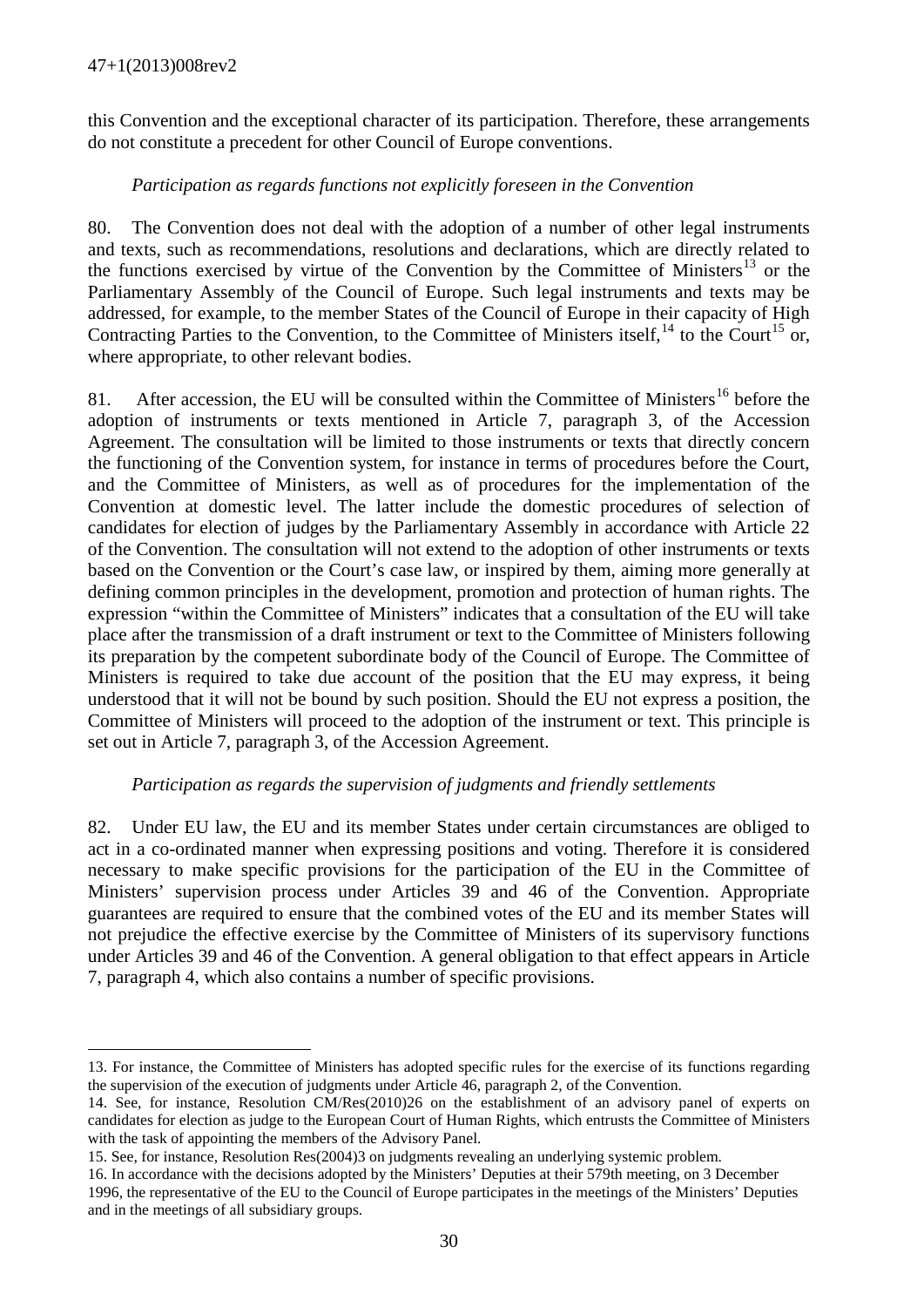83. The introduction of these specific provisions should not be seen as a departure from the established practice that decisions in the Committee of Ministers are adopted by consensus, with formal votes only exceptionally being taken.

#### *Supervision of obligations in cases where the EU is respondent or co-respondent*

84. In the context of the supervision of the fulfilment of obligations either by the EU alone, or by the EU and one or more of its member States jointly (that is, arising from cases to which the EU has been respondent or co-respondent), it derives from the EU treaties that the EU and its member States are obliged to express positions and to vote in a co-ordinated manner. In order to ensure that such co-ordination will not prejudice the effective exercise of supervisory functions by the Committee of Ministers, it was considered necessary to introduce special voting rules. They will appear in a new rule to be included in the Rules of the Committee of Ministers for the supervision of the execution of judgments and of the terms of friendly settlements.<sup>[17](#page-30-0)</sup> The new voting rules will apply to all decisions in respect of obligations upon the EU alone or upon the EU and one or more of its member States jointly. As regards obligations upon only a member State of the EU, normal voting rules will continue to apply. The EU and its member States will fully participate in discussions leading to the adoption of decisions.

85. The specific rule applicable to decisions by the Committee of Ministers under Rule 17 (Final resolutions) of the Rules of the Committee of Ministers for the supervision of the execution of judgments and of the terms of friendly settlements in cases to which the EU is a party appears under paragraph 1 of the new rule. In the case of the adoption of final resolutions, it must be ensured that the decision has sufficient support from all High Contracting Parties, be they members of the EU or not. Therefore, instead of the majority set out in Article 20.*d* of the Statute of the Council of Europe, <sup>[18](#page-30-1)</sup> a majority of four fifths of the representatives casting a vote and a majority of two thirds of the representatives entitled to sit on the Committee are required for the adoption of final resolutions. In a system with 48 High Contracting Parties, this means that at least 32 votes would be required, but according to the number of members actually casting a vote the number of votes required for the adoption of a final resolution may vary between 32 and 39.

86. The specific rule applicable to decisions by the Committee of Ministers under Rules 10 (Referral to the Court for interpretation of a judgment) and 11 (Infringement proceedings) of the Rules of the Committee of Ministers for the supervision of the execution of judgments and of the terms of friendly settlements in cases in which the EU is a party appears under paragraph 2 of the new rule. It is based on the principle that in order to preserve the integrity of the system, it should be possible in all circumstances, including in the event of a contrary position by the EU and its member States, to adopt decisions under Rules 10 and 11 in cases involving the EU. The solution proposed is that a relatively high "hyper-minority" of one quarter of the members entitled to sit on the Committee of Ministers shall be required to consider as adopted a decision under such rules. In a system with 48 High Contracting Parties, this means that 12 votes would be required to consider such decisions as adopted.

87. A specific rule has also been set out in paragraph 3 to avoid that the use of block votes may paralyse the ordinary functioning of the supervision mechanism. It should apply in particular to decisions on procedural issues and to decisions requesting information. The expression "decisions on procedural issues" shall be interpreted as encompassing all kinds of

<sup>17.</sup> Adopted by the Committee of Ministers at the 964th meeting of the Deputies, on 10 May 2006. -

<span id="page-30-1"></span><span id="page-30-0"></span><sup>18.</sup> Pursuant to which: "All other resolutions of the Committee … require a two-thirds majority of the representatives casting a vote and of a majority of the representatives entitled to sit on the Committee."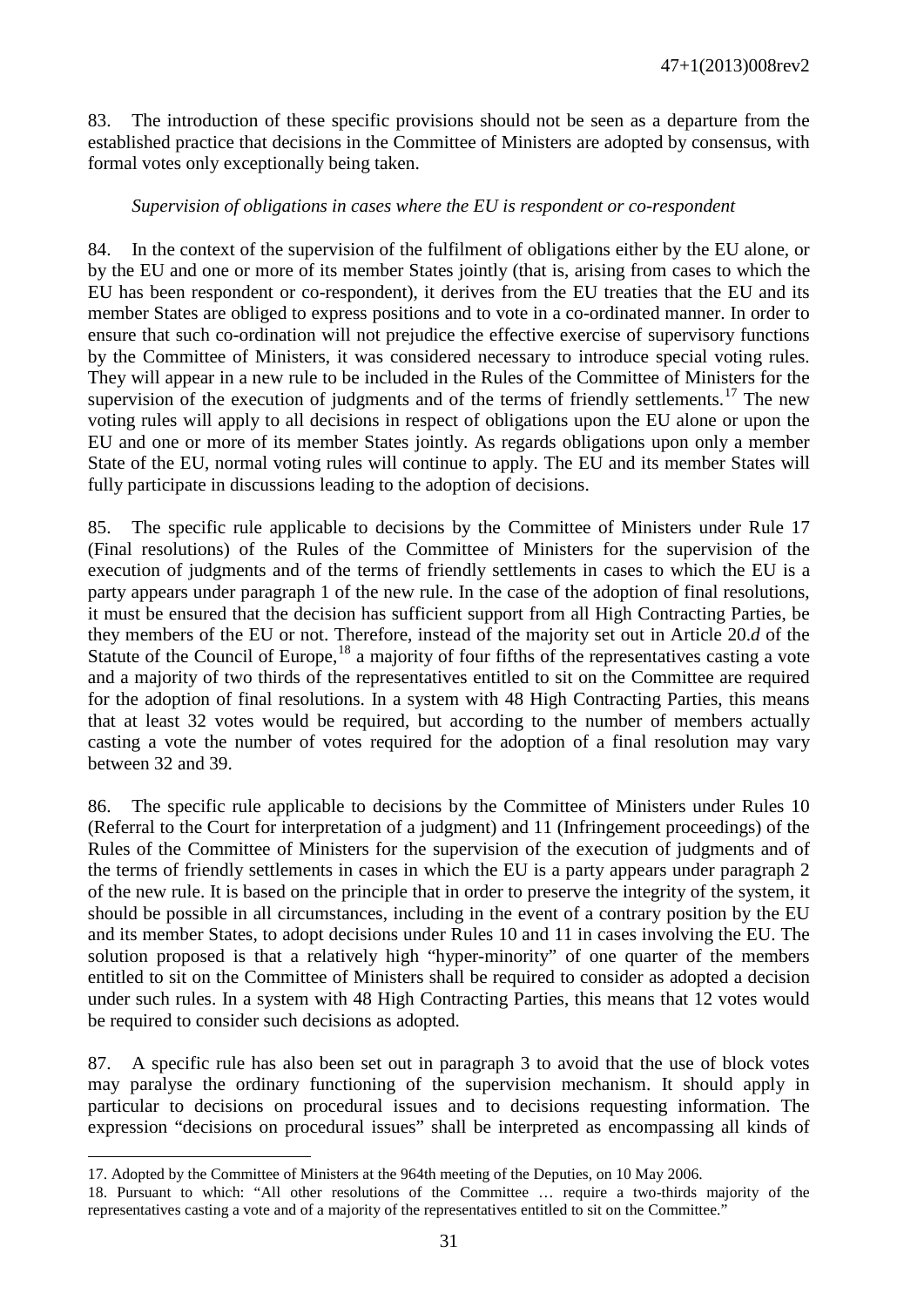<u>.</u>

procedural decisions, including obviously the adoption of agendas and reports, but also – for instance – requests for confidentiality and decisions on whether a case should undergo "enhanced" or "standard" supervision. The expression "decisions requesting information" shall be interpreted as encompassing all requests for information which are addressed to a High Contracting Party in order to assess the state of execution of a judgment or of the terms of a friendly settlement, including action plans and action reports, where no position is taken on compliance by that High Contracting Party with the obligation under Article 46, paragraph 1, of the Convention. This rule is based on the same approach set out in the preceding paragraph. However, in so far as the majority required for the adoption of decisions under Article 46, paragraphs 3 and 4, of the Convention, as reflected in Rules 10 and 11, is higher than the majority required by the Statute of the Council of Europe for other decisions relevant for the exercise of functions under the Convention, the rule in paragraph 3 requires a lower "hyperminority" than in paragraph 2. Therefore, decisions under paragraph 3 shall be considered as adopted if one fifth of the representatives entitled to sit on the Committee is in favour of it. In a system with 48 High Contracting Parties, it means that 10 votes would be required to consider such decisions as adopted.

88. The "hyper-minorities" set out in paragraphs 2 and 3 for the adoption of decisions are based on the principle that, provided a certain number of the representatives entitled to sit on the Committee of Ministers are in favour of it (for instance, by an indicative vote), it shall be considered as adopted, without a formal vote and without referring to the majorities set out in the Convention and in the Statute of the Council of Europe. This procedure would be consistent with other procedures already in place in the Council of Europe, whereby delegations do not request the application of the voting rule prescribed by the Statute of the Council of Europe to block the adoption of a decision if it appears that a lower majority than the one prescribed in the Statute is attained.<sup>[19](#page-31-0)</sup>

89. In the absence of specific provisions in the new rule, the majority rule set out in Article 20.*d* of the Statute of the Council of Europe applies to all other types of decisions, including the adoption of interim resolutions and of any other decisions expressing a position on compliance by the EU with the obligation under Article 46, paragraph 1, of the Convention. The EU could, by using its block of votes, impede the adoption of such interim resolutions and decisions. However, it was considered by the negotiating parties that it was politically highly unlikely that the EU would use the block of votes to this effect. In the current practice such interim resolutions and decisions are normally adopted by consensus. Moreover, the effective exercise by the Committee of Ministers of its supervisory functions will nevertheless be ensured. In fact, pursuant to paragraph 2 of the new rule, the adoption of decisions requesting second referral for infringement to the Court has been considerably facilitated by reducing the threshold required from two thirds to one fourth of the representatives entitled to sit on the Committee of Ministers.

90. These rules do not form part of the Accession Agreement, but will be submitted to the Committee of Ministers for adoption. They may therefore be amended if necessary at a later stage by the Committee of Ministers, with the consensus of all the High Contracting Parties, without requiring a revision of the Accession Agreement or the Convention.

*Supervision of obligations in cases against High Contracting Parties other than the EU*

91. In the context of the supervision of the fulfilment of obligations under the Convention by one or more of the member States of the EU, the latter is precluded under the EU treaties, either

<span id="page-31-0"></span><sup>19.</sup> See, for instance, the decision taken at the 519bis meeting of the Ministers' Deputies (4 November 1994) – Item 2.2, paragraph C.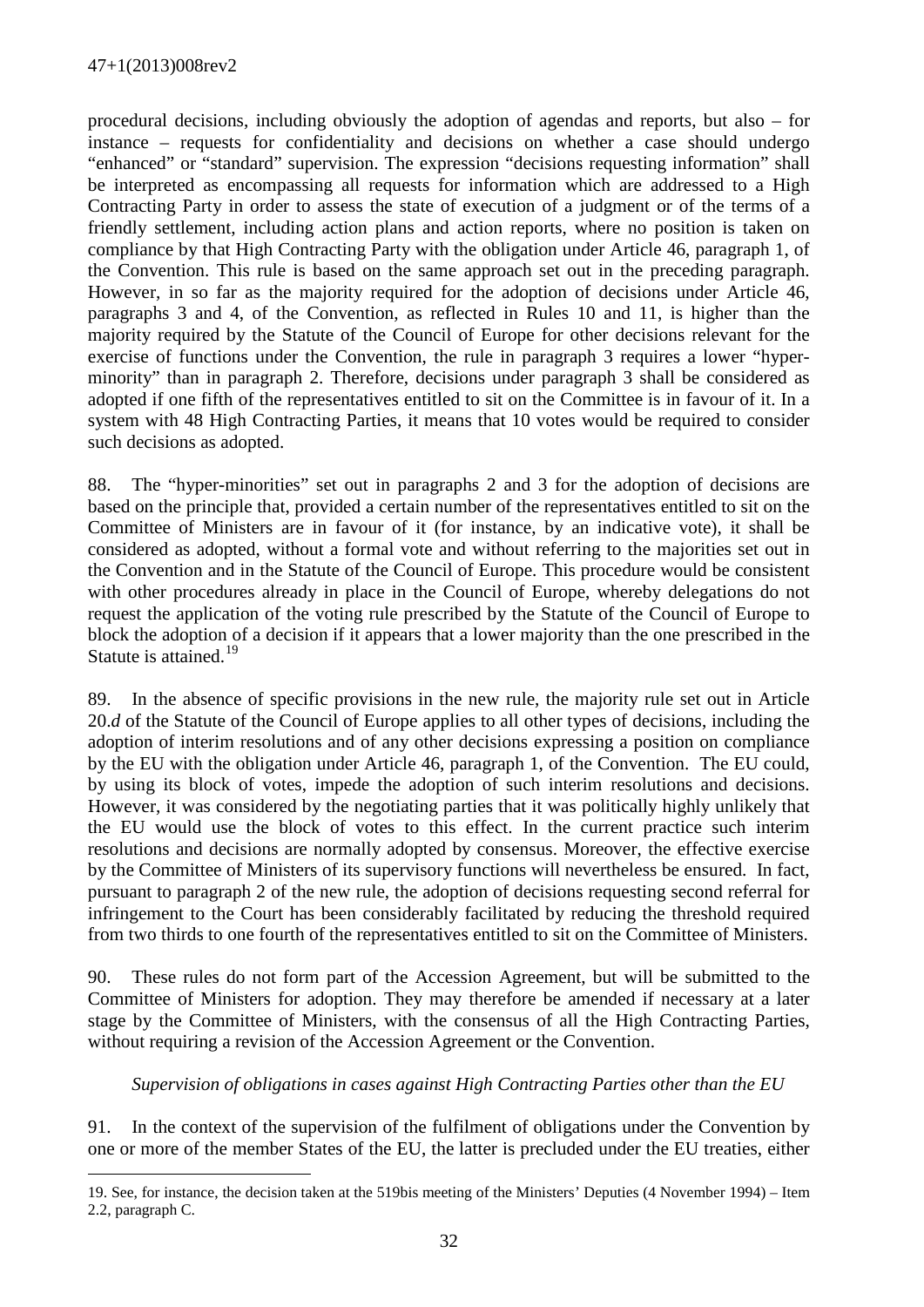for lack of competence in the area to which the case relates or as a result of the prohibition on circumventing internal procedures, from expressing a position or exercising its right to vote. In such circumstances, the EU member States have no obligation under the EU treaties to act in a co-ordinated manner, and therefore they can each express their own position and vote.

92. In the context of the supervision of the fulfilment of obligations under the Convention by a State which is not a member of the EU, the EU and its member States have no obligation under the EU treaties to express a position or vote in a co-ordinated manner. The EU member States can therefore each express their own position and vote, also where the EU expresses a position or exercises its right to vote.

# **Article 8 – Participation of the European Union in the expenditure related to the Convention**

93. According to Article 50 of the Convention, the expenditure on the Court shall be borne by the Council of Europe. After its accession to the Convention, the EU should contribute to the expenditure of the entire Convention system alongside and in addition to the other High Contracting Parties. This contribution is obligatory. It is noted that under the current system the amount of the contribution of each High Contracting Party is not linked to the Court's workload in respect of that Party, but is based on the method of calculating the scales of member States' contributions to Council of Europe budgets established by the Committee of Ministers in 1994, in its Resolution Res(94)31. The contribution would be regulated, as any other obligatory contribution, by Article 10 of the Financial Regulations of the Council of Europe, which sets out the conditions and the procedure for the payment of obligatory contributions,  $20^{\circ}$  $20^{\circ}$  and which would apply *mutatis mutandis* to the EU contribution. It is also recalled that the budgets of the Court and of the other entities involved in the functioning of the Convention system are part of the Ordinary Budget of the Council of Europe, and that the contribution of the EU would be clearly and exclusively dedicated to the financing of the Convention system. For this reason, the contribution should be affected to a subsidiary budget.

94. The participation of the EU in the expenditure related to the Convention system would not require any amendment to the Convention. However, the calculation method of the EU contribution needs to be defined in the Accession Agreement, which would provide the legal basis in this respect. The proposed method aims at being as simple and stable as possible and, as such, does not require the participation of the EU in the budgetary procedure of the Council of Europe, without prejudice to the application of the pertinent provisions (see above).

<span id="page-32-0"></span><sup>20.</sup> Financial Regulations, Article 10: -

<sup>&</sup>quot;Each member State shall pay at least one third of its obligatory contribution in the course of the first two months of the year.

The balance of the contribution due shall be payable before the end of the period of six months referred to in Article 39 of the Statute.

The Committee of Ministers shall be notified of the list of member States whose contributions have not been paid in accordance with the above provisions.

Member States that have not paid their entire contribution before the end of the period of six months referred to in Article 39 of the Statute shall be required to pay simple monthly interest of 0.5% on amounts remaining unpaid on the first day of each of the following six months, and 1% on amounts remaining unpaid on the first day of each month thereafter.

The receipts account shall be credited with the amounts of contributions called. If a contribution remains unpaid in whole or in part at the end of the financial year, the unpaid amount shall remain recorded in a debtors account.

The Committee of Ministers shall be informed of the situation regarding unpaid contributions in accordance with a timetable that it shall determine and, in any case, on the presentation of the annual accounts."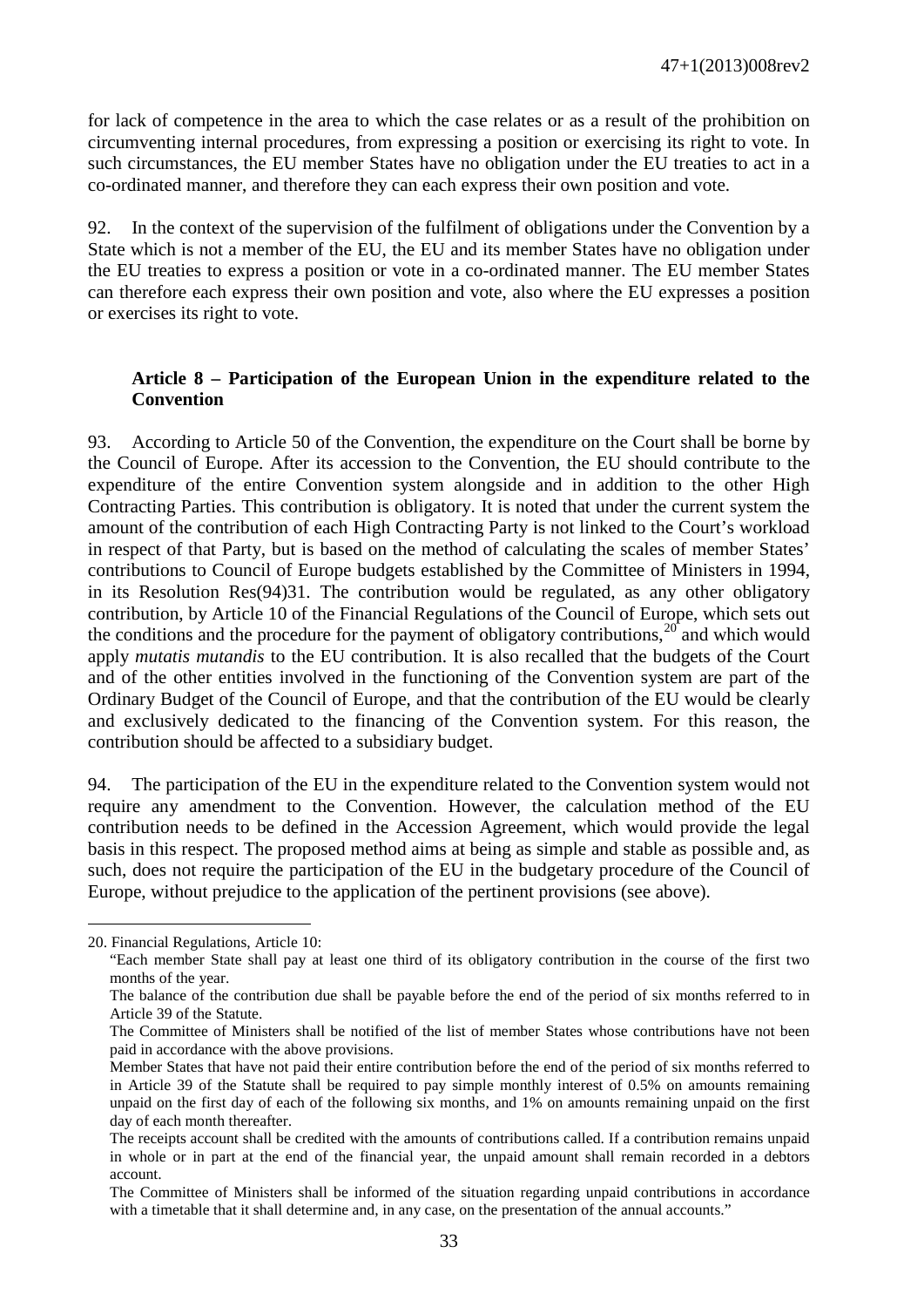95. The relevant expenditure taken into account is that directly related to the Convention, namely: the expenditure on the Court and on the process of supervision of the execution of its judgments and decisions, as well as on the Parliamentary Assembly, the Committee of Ministers and the Secretary General of the Council of Europe when they exercise functions under the Convention. In addition, administrative overhead costs related to the Convention system are considered (building, logistics, IT, etc.) as requiring an increase of the above expenditure by 15%. The total amount is then compared to the total amount of the Ordinary Budget of the Council of Europe (including the employer's contributions to pensions), in order to identify the relative weight, in percentage, of such expenditure. On the basis of the relevant figures in the period 2009-2013, this percentage is fixed in paragraph 1 of Article 8 of the Accession Agreement at 34%. The EU contribution, which is affected to a subsidiary budget, is not taken into account for the purpose of this calculation.

96. As to the rate of contribution of the EU to the relevant expenditure, it is agreed that it shall be identical to that of the State(s) providing the highest contribution to the Ordinary Budget of the Council of Europe for the year, pursuant to the method of calculating the scales of member States' contributions to Council of Europe budgets established by the Committee of Ministers in 1994. Accordingly, the amount of the contribution of the EU for each year shall be equal to 34% of the highest amount contributed in the previous year by a State to the Ordinary Budget of the Council of Europe (including employer's contribution to pensions).<sup>[21](#page-33-0)</sup>

97. In order to ensure the stability of the calculation method proposed, a safeguard clause is added in paragraph 2 of Article 8 of the Accession Agreement to the effect that, if the actual relative weight of the expenditure related to the Convention system within the Ordinary Budget varies substantially, the percentage indicated in paragraph 1 of Article 8 (currently 34%) shall be adapted by agreement between the EU and the Council of Europe. Such adaptation is triggered when, in each of two consecutive years, the difference between the percentage calculated based on real figures and the percentage in paragraph 1 of Article 8 is more than 2.5 percentage points (that is, if the real figure is below 31.5%, or above 36.5%). This mechanism shall obviously apply also to any new percentage resulting from subsequent agreements between the EU and the Council of Europe.

98. In addition, in order to avoid any possible unintended effects of the safeguard clause and in particular to avoid the EU's accession resulting in a reduction in the resources available to the Convention system in comparison with before its accession, it is foreseen that no account shall be taken of a change in the percentage indicated in paragraph 1 of Article 8 (34%) that results from a decrease in absolute terms of the amount dedicated within the Ordinary Budget to the functioning of the Convention as compared to the year preceding that in which the EU becomes a Party to the Convention. In case of major changes in the equilibrium set out in the Agreement, the revision mechanism set out would apply in order to preserve the relative level of the contribution.

99. The technical and practical arrangements for the implementation of the provisions set out in the Accession Agreement will be determined in detail by the Council of Europe and the EU.

<span id="page-33-0"></span><sup>21.</sup> As an example, for the year 2011 the Ordinary Budget, recalculated to include the employer's contributions to pensions, amounted to €235.4 million. The expenditure dedicated within the Ordinary Budget to the functioning of the Convention (including 15% of overhead costs) amounted to €79.8 million, which corresponds to 33.9%. The highest amount contributed by any State in the previous year (2010) to the Ordinary Budget of the Council of Europe corresponded to 11.7% of the budget. This percentage, applied to the amount of €79.8 million, would provide a contribution of  $\Theta$ .34 million. -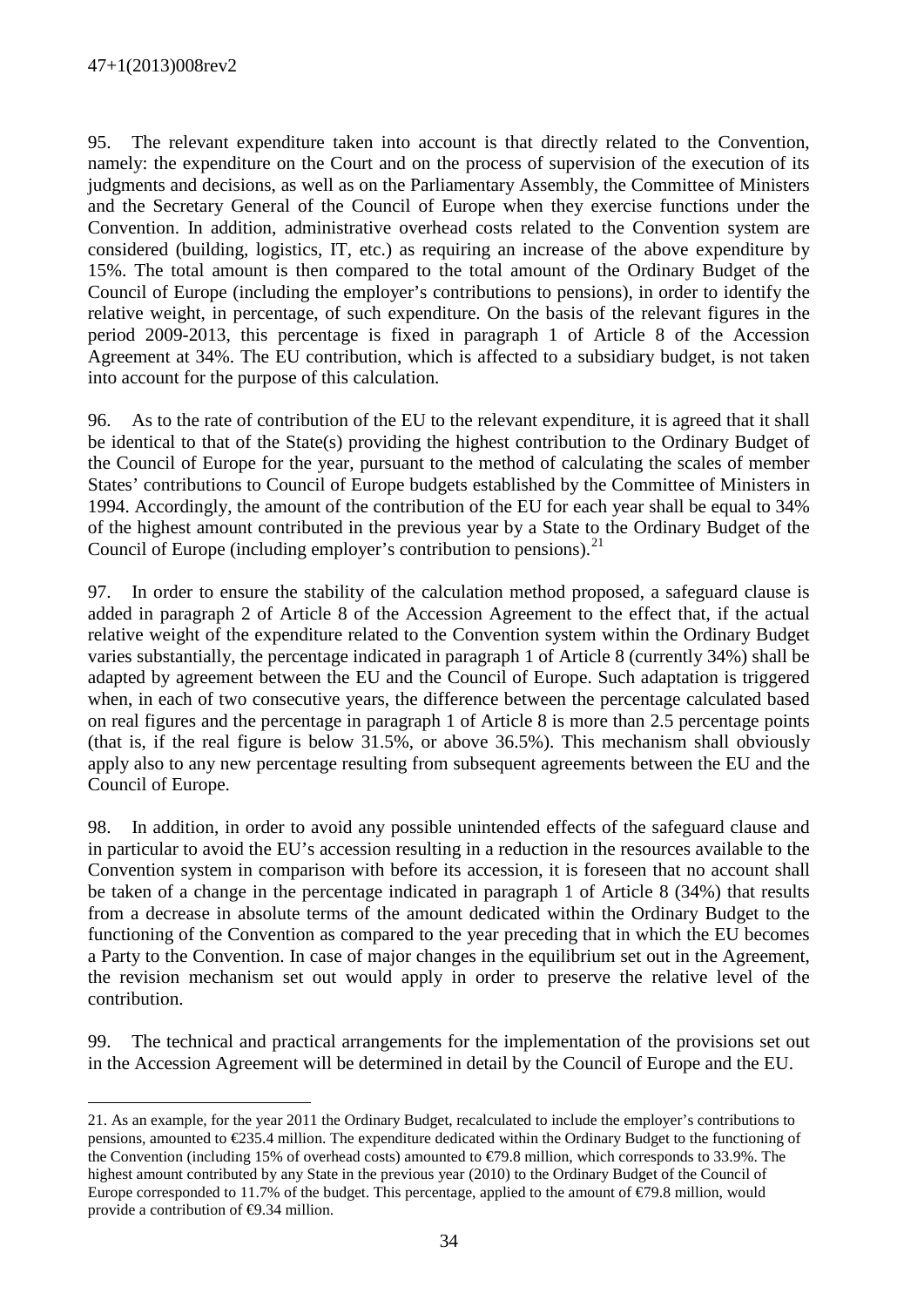#### **Article 9 – Relations with other Agreements**

100. A number of other Council of Europe conventions and agreements are strictly linked to the Convention system, even though they are self-standing treaties. For this reason it is necessary to ensure that the EU, as a Party to the Convention, respects the relevant provisions of such instruments and is, for the purpose of their application, treated as if it were a party to them. This is the case, in particular, for the European Agreement relating to Persons Participating in Proceedings of the European Court of Human Rights (ETS No. 161), and for the Sixth Protocol to the General Agreement on Privileges and Immunities of the Council of Europe (ETS No. 162), which sets up the privileges and immunities granted to the judges of the Court during the discharge of their duties. In addition, in its accession to the Convention, the EU should also undertake to respect the privileges and immunities of other persons involved in the functioning of the Convention system, such as the staff of the Registry of the Court, members of the Parliamentary Assembly and representatives in the Committee of Ministers; these are covered by the General Agreement on Privileges and Immunities of the Council of Europe (ETS No. 2) and its Protocol (ETS No. 10).

101. The accession of the EU to such instruments and their amendment would require a cumbersome procedure. Moreover, the system of the General Agreement on Privileges and Immunities of the Council of Europe is only open to member States of the Council of Europe. Therefore, the Accession Agreement imposes an obligation on the EU, as a Contracting Party to the Convention, to respect the relevant provisions of these instruments, and a further obligation on other Contracting Parties to treat the EU as if it were a party to these instruments. These provisions are accompanied by other operative provisions about the duty to consult the EU when these instruments are amended, and about the duty of the Secretary General, as depositary of these instruments, to notify the EU of relevant events occurring in the life of these instruments (such as any signature, ratification, acceptance, approval or accession, the entry into force with respect to a Party<sup>[22](#page-34-0)</sup> and any other act, notification or communication relating to them).

#### **Article 10 – Signature and entry into force**

<u>.</u>

102. This article is one of the usual final clauses included in treaties prepared within the Council of Europe. It has been amended to provide that the Agreement should be open only to the High Contracting Parties to the Convention at the date of its opening for signature and to the EU.

103. Should any State become a member of the Council of Europe, and consequently a High Contracting Party to the Convention, between the opening for signature of this Accession Agreement and the date of its entry into force, that State will be required as part of its commitments for the accession to the Council of Europe to give an unequivocal binding statement of its acceptance of the provisions of this Agreement. The Committee of Ministers' resolution inviting that State to become a member of the Council of Europe shall contain a condition to that effect.

<span id="page-34-0"></span><sup>22.</sup> In accordance with the relevant provisions of each agreement or protocol, that is, Articles 8 and 9 of the European Agreement relating to Persons Participating in Proceedings of the European Court of Human Rights, Article 22 of the General Agreement on Privileges and Immunities of the Council of Europe, Article 7 of the Protocol to the General Agreement on Privileges and Immunities of the Council of Europe and Articles 8 and 9 of the Sixth Protocol to the General Agreement on Privileges and Immunities of the Council of Europe.